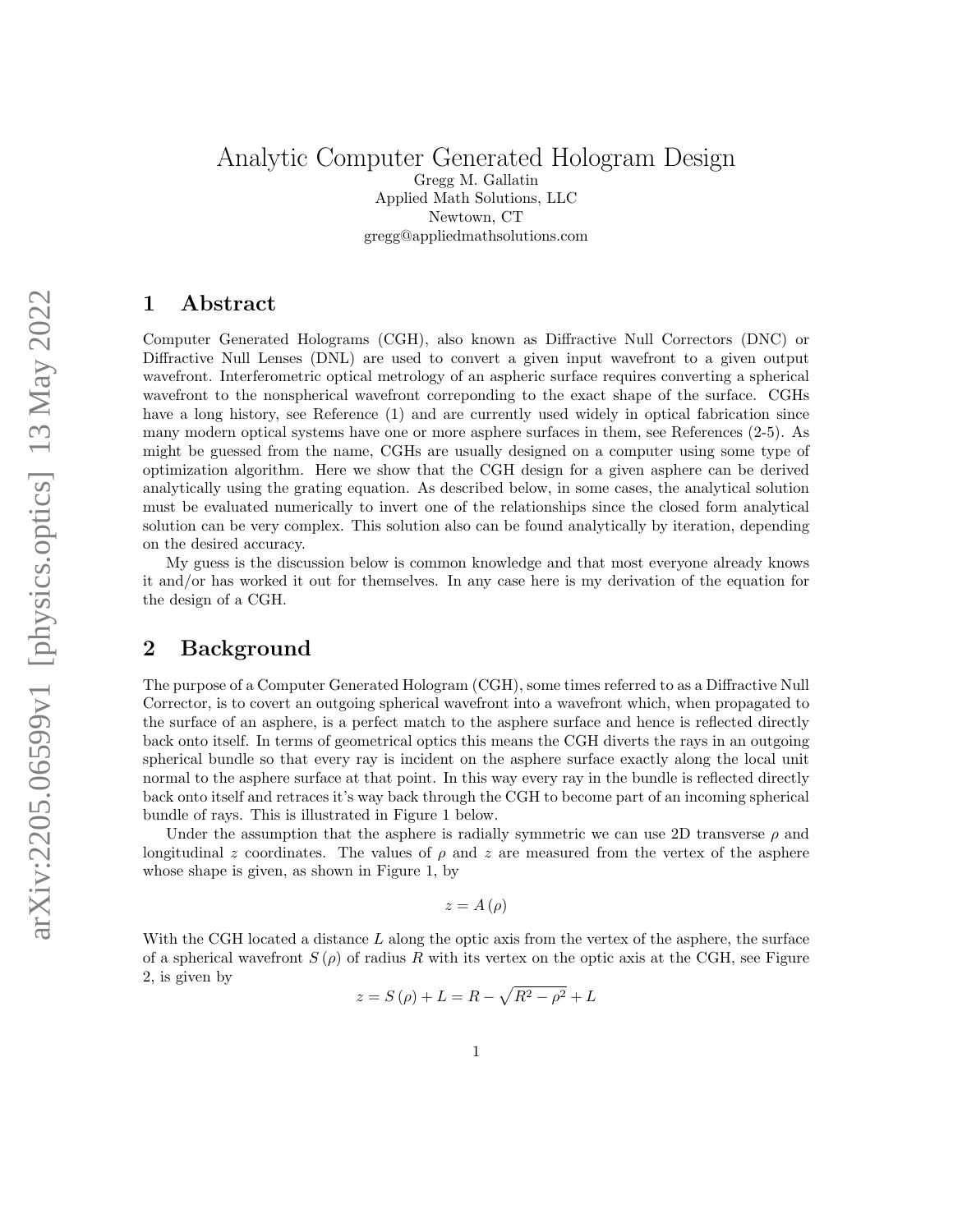

Figure 1: Schematic of the optical layout of an asphere and a CGH, both radially symmetric and perfectly aligned with respect to one another.  $A(\rho)$  is the asphere surface. The dashed curved behind it is a reference spherical surface (not the best fit spherical surface).  $S(\rho)$  is the spherical wavefront coming from the interferometer, and, if the CGH is designed and aligned correctly, wavefront returning to the interferometer will be effectively perfectly spherical for aspheres with small spherical departure.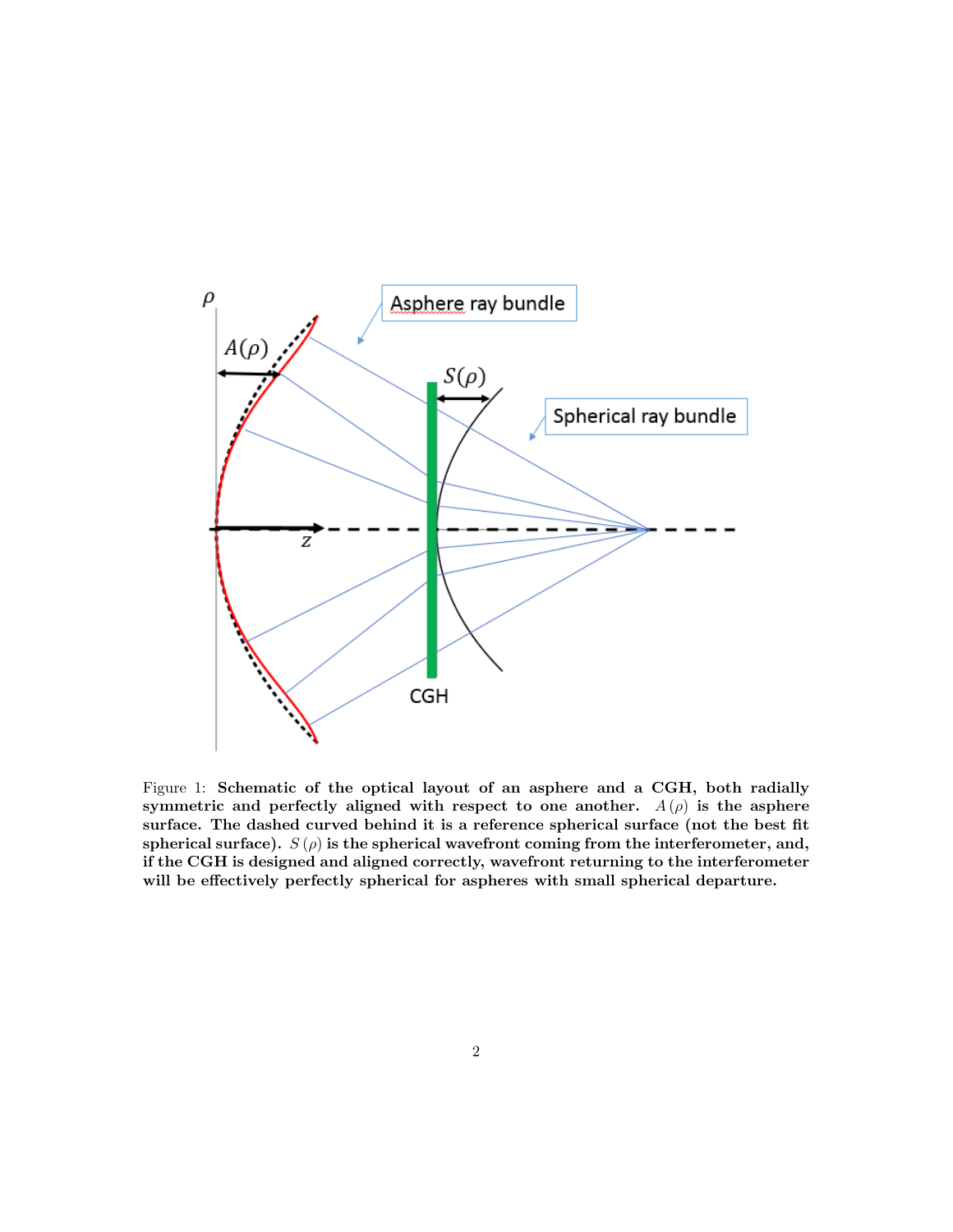Although the CGH can be any pattern in principle, it nominally is a circular grating with a variable period as a function of radius. The local period  $P(\rho)$  of the CGH grating pattern constitutes the design of the CGH. The local period is chosen so that it meets the criteria discussed above, i.e., it converts every ray in an outgoing spherical bundle of rays into a ray that is incident on the apshere surface along the local unit normal to the surface at the point of intersection. Given this criterion the design of the CGH, i.e, the variable grating period  $P(\rho)$  can be determined by using the grating equation.

There are several issues that must be considered when designing a CGH. First, although it is possible in principle to compensate for the effect of the CGH being placed where it intersects the asphere caustic, it is much easier and more straightforward to place the CGH outside the region of the asphere caustic. Below we show how to calculate the caustic position in space and what the constraint is on the placement of the CGH to avoid having it intersect the caustic. Second, the design should make the CGH as easily manufacturable as possible, i.e., the size of the CGH should be reasonable and the smallest period or feature size in the grating pattern, should be easily printable. Both the minimum feature size and the overall size of the CGH are dependent on the interferometer configuration and the placement of the CGH in the interferometer. But reasonable sizes for the CGH are on the order of a few cm to a few 10's of cm. To avoid having to account for Maxwell electromagnetic effects, the minimum feature size in the CGH should be greater than around 4 or 5 times the wavelength of the light used by the interferometer which nominally will be 632.8 nm. Third, the CGH will generally be a binary structure on glass forming either a "phase grating" or an "amplitude grating". It follows from symmetry that binary, i.e, square wave shaped, grating structures must have exactly the same diffraction efficiency in the  $+n$  and  $-n$  diffraction orders at normal incidence. For grating periods that are large compared to the wavelength  $\lambda$  of the light, the  $+n$  and  $-n$  diffraction order efficiencies stay very much the same even away from normal incidence. What this means is that even if the signal we want to detect is just in the  $+n$ order, the CGH will be generating a roughly equal amount of  $-n$  diffraction order along with other diffraction orders which we don't want to detect. We can place an aperture near the focus of the return spherical wave blur circle which can significantly reduce, but not completely eliminate the effects of the unwanted orders. On the other hand a "carrier" frequency can be added to the CGH to divert the nonzero diffraction orders off-axis or away from the origin. Which approach should be used requires carefully evaluating the effect of the remaining contribution from the unwanted orders on the error budget for the CGH, along with the effect of fabrication and alignment tolerances.

Finally, one might expect the best overall CGH design involves having it, on average, deviate the rays by the minimal possible amount but this can lead to what might best be termed the "diffraction order swap" issue. Consider a radially symmetric asphere and radially symmetric CGH perfectly aligned with one another. The ray on the optic axis is undeviated and this implies the grating period at the center of CGH should be infinite for any non-zero diffraction order. Obviously you cannot have an infinite period on a finite size CGH. But based on the spatial resolution of the interferometer, the actual CGH period only needs to be the local spatial average of the "exact" design determined using the grating equation. The spatial average reduces the infinite period down to a finite value. The size of the spatial averaging region should correspond, for a well designed, built and aligned interferometer, to the interferometer spatial resolution which is the interferometer pixel size mapped to the CGH. If the ray deviation at some other position on the CGH surface is also zero, it also nominally requires an infnite period at that position and most likely, considered radially, the desired diffraction orders on opposite sides of this region will have opposite signs, e.g., we want the +1 order on one side and −1 order on the other side. As stated above an aperture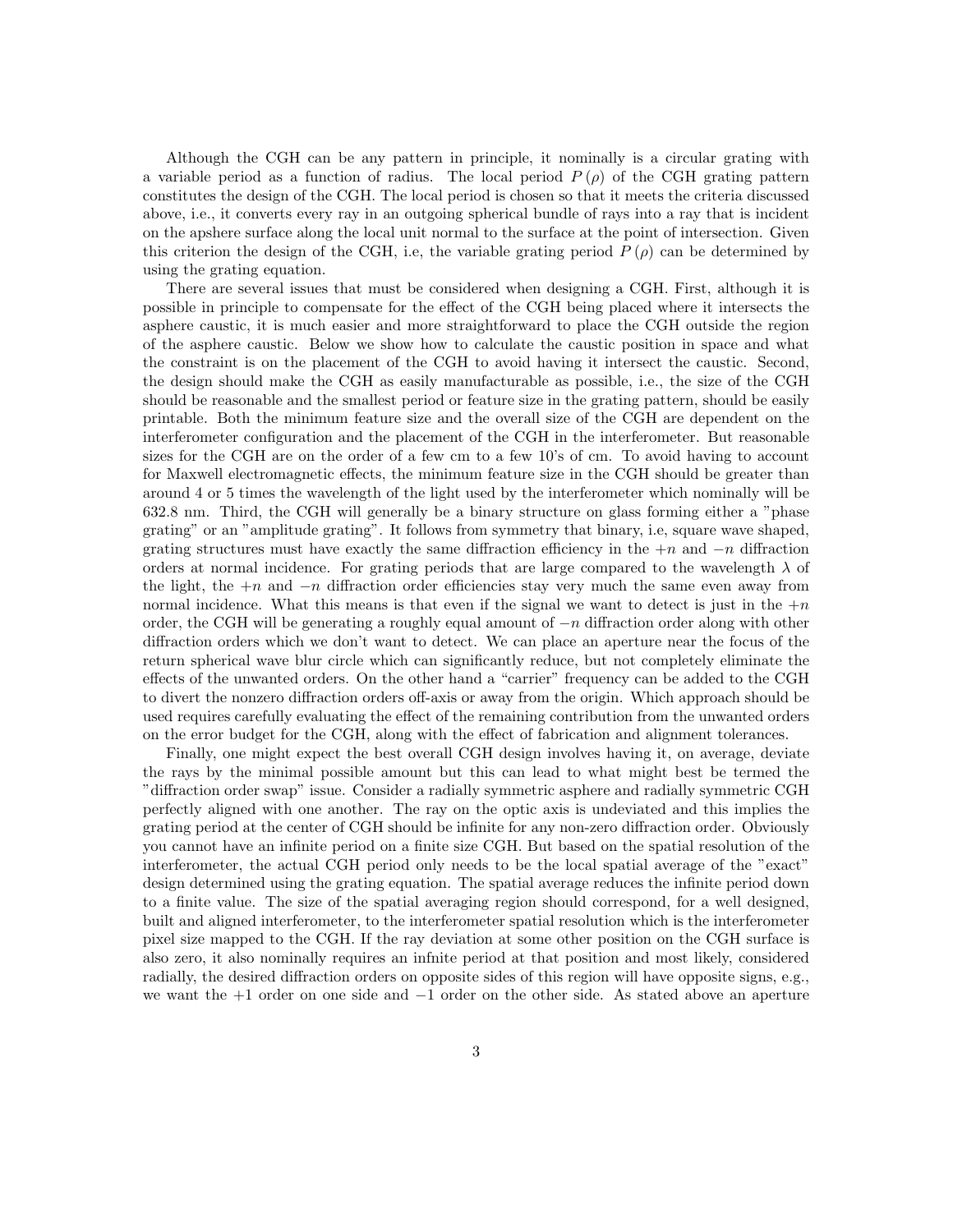placed close to the focal plane of the spherical wavefront will automatically filter out anything that is not close to the desired spherical wavefront.

Also note that the CGH design, which is given by the grating period as a function of position, and the fact that it will be spatially averaged mitigates to greater or lesser extent the difference between the intensity of diffracted orders from so called phase and amplitude gratings. A perfect  $0/\pi$  phase grating is expected to have 0 intensity in the zeroth diffraction order, but this is strictly true only for an infinite phase grating. Any finite size phase grating depending on detector area, distance from the grating, intervening optics will generally have a non-zero intensity in the detected "zeroth diffraction order".

Figure 2 shows the return path of one of the rays starting at the surface of the asphere. We will determine the local period of the CGH by applying the grating equation to the return path. If the return rays precisely retrace the outgoing path then the period determined from the outgoing rays is identical.

NOTE: The spherical wavefront is, by definition, radially symmetric about the optic axis. We will assume the asphere is symmetric about the optic axis as well and hence we can consider the CGH to be symmetric about the optic axis. This is not necessary, but it is useful for a first analysis.

**NOTATION:** We will use vector notation in which  $\hat{\rho}$  and  $\hat{z}$  are unit vectors in the  $\rho$  and z directions, respectively.

# 3 Using the grating equation to determine the CGH pattern

The local period P of the CGH at position  $\rho_s$ , which we denote as  $P(\rho_s)$  must be such that  $k_{in}$  in Figure 2 is converted to  $\vec{k}_{out}$  where  $\vec{k}_{out}$  corresponds to a return ray of the spherical bundle and, at the point where it intersects the asphere  $\vec{k}_{in}$  is perpendicular to the surface of the asphere. For a return spherical wavefront of radius R as shown in the Figure 2  $k_{out}$  is given by

$$
\vec{k}_{out} = \beta_{out} \hat{\rho} + \gamma \left(\beta_{out}\right) \hat{z}
$$

with

$$
\gamma\left(\beta_{out}\right) = \sqrt{k^2 - \beta_{out}^2}
$$

where  $k = 2\pi/\lambda$ . In terms of the propagation angle  $\phi_{out}$  of  $\vec{k}_{out}$ , measured with respect to the z axis,

$$
\beta_{out} = -k \sin (\phi_{out}) = -k \frac{\rho_S}{\sqrt{R^2 - \rho_S^2}}
$$

$$
\gamma(\beta_{out}) = k \cos (\phi_{out}) = \sqrt{k^2 - \beta_{in}^2} = k \sqrt{1 - \left(\frac{\rho_S}{R^2 + \rho_S^2}\right)^2} = k \frac{R}{\sqrt{R^2 + \rho_S^2}}
$$

The minus sign for  $\beta_{out}$  simply indicates that  $k_{out}$  is directed toward the optic axis, i.e., in  $-\hat{\rho}$ direction. The same is true for  $\beta_{in}$  for convex aspheres.

Working in terms of components of the  $\vec{k}$  vectors shown in Figure 2 the grating equation is

$$
\beta_{out} = \beta_{in} + n\frac{2\pi}{P}
$$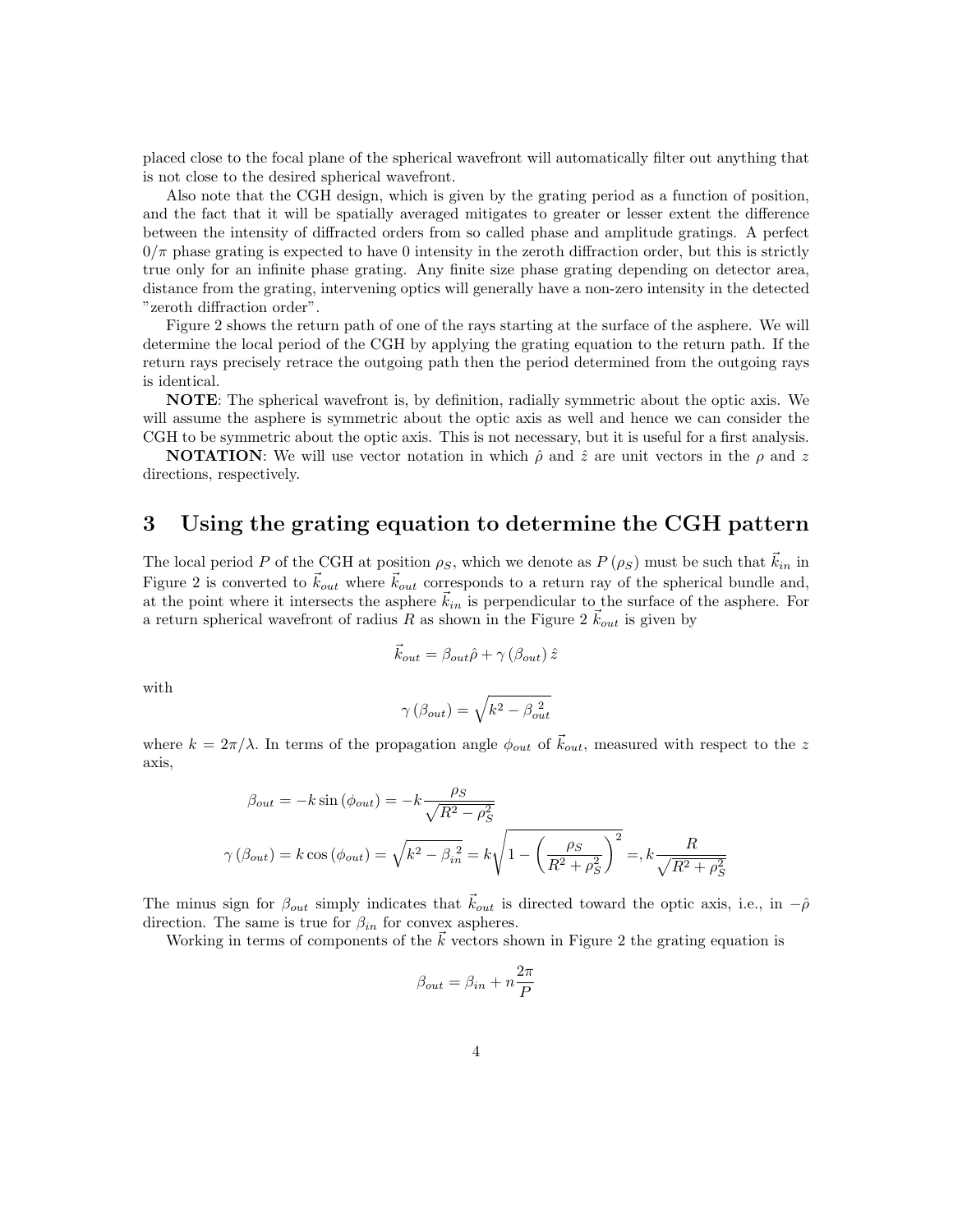

Figure 2: Tracing one ray returning from the asphere and through the CGH. The CGH is designed so that the return ray retraces its path back into the interferometer. The outgoing wavefront from the interferometer is assumed to be a perfect spherical wave with a wavefront corresponding to radius  $R$  at the position of the CGH. Since the CGH is designed so that the rays reflected from the apshere exactly retrace their path back into the interferometer, after trasmitting back through the CGH, the returning rays also form a wavefront with radius R.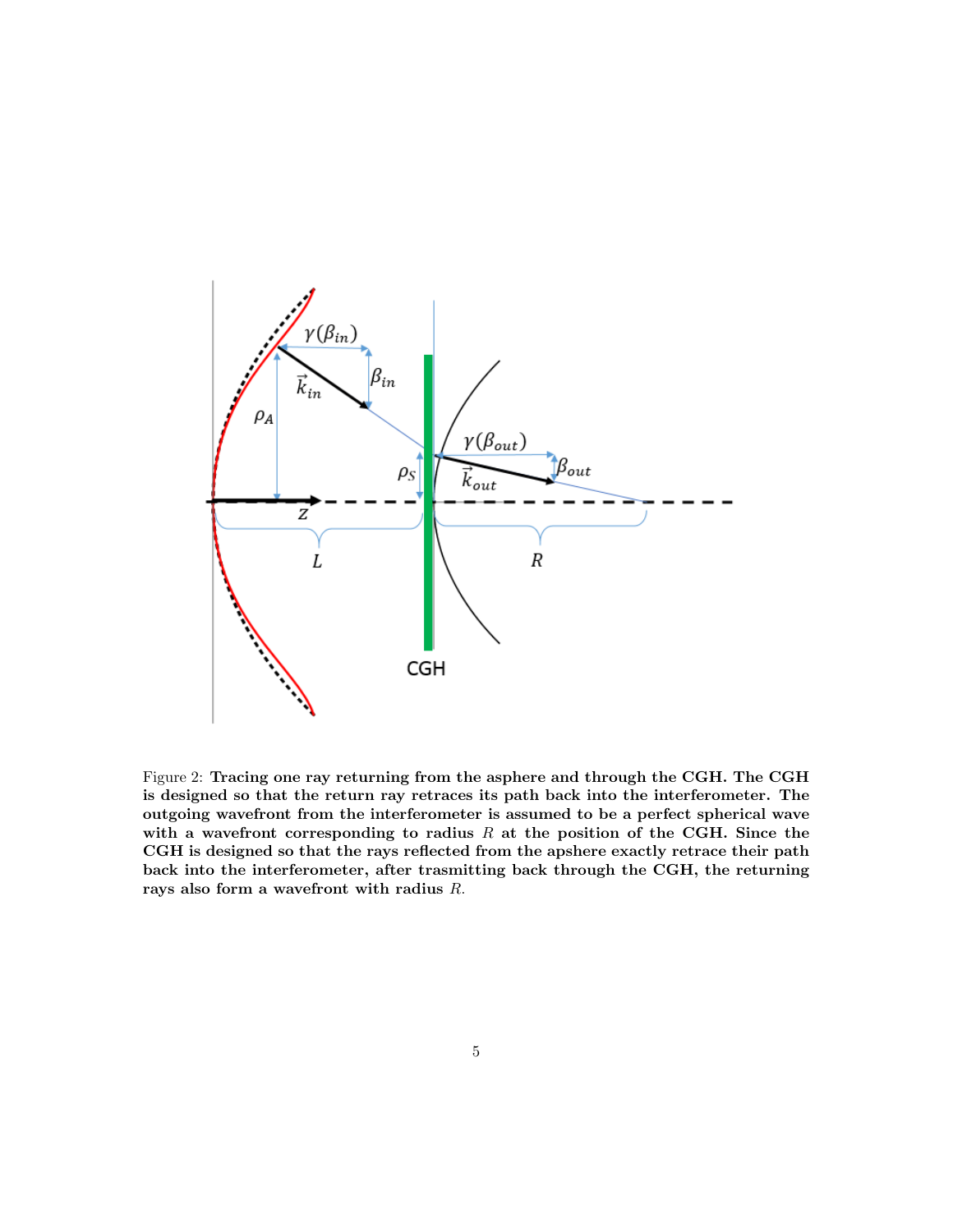where

$$
n = \text{ grating diffraction order}
$$

$$
= \cdots, -1, 0, 1, \cdots
$$

Generally  $n$  will be taken to be the first diffraction order, either positive or negative, since this order, for most grating structures, carries the largest intensity of diffracted light.

The unit vector normal to the asphere surface,  $\hat{n}(\rho_A)$  at position  $\rho = \rho_A$  and pointing generically in the  $+z$  direction, can be calculated from the asphere surface shape,  $A(\rho)$ , by

$$
\hat{n}_A(\rho_A) = \left. \frac{\vec{\partial} (z - A(\rho))}{\left| \vec{\partial} (z - A(\rho)) \right|} \right|_{\rho = \rho_A} = \frac{\hat{z} - \partial_{\rho_A} A(\rho_A) \hat{\rho}}{\sqrt{1 + \left( \partial_{\rho_A} A(\rho_A) \right)^2}}
$$

Taking components with respect to  $\hat{z}$  and  $\hat{\rho}$  we have

$$
\hat{n}_A(\rho_A) \cdot \hat{z} = \frac{1}{\sqrt{1 + (\partial_{\rho_A} A(\rho_A))^2}} = \cos(\phi_{in})
$$

$$
\hat{n}_A(\rho_A) \cdot \hat{\rho} = -\frac{\partial_{\rho_A} A(\rho_A)}{\sqrt{1 + (\partial_{\rho_A} A(\rho_A))^2}} = -\sin(\phi_{in})
$$

Here  $\rho, \theta, z$  are standard cylindrical coordinates with the gradient  $\vec{\theta}$  given by

$$
\vec{\partial} = \hat{\rho} \frac{\partial}{\partial \rho} + \hat{\theta} \frac{1}{\rho} \frac{\partial}{\partial \theta} + \hat{z} \frac{\partial}{\partial z}
$$

**NOTE:** The derivatives are to be taken first and after that, set  $\rho = \rho_A$ .

Since we are defining the setup so that the incident and reflected rays from the asphere are everywhere along the unit normal to its surface we then have

$$
\vec{k}_{in}(\rho_A) = k\hat{n}_A(\rho_A)
$$
\n
$$
= k(\hat{n}_A(\rho_A) \cdot \hat{\rho})\hat{\rho} + k(\hat{n}_A(\rho_A) \cdot \hat{z})\hat{z}
$$
\n
$$
= -k \frac{\partial_{\rho_A} A(\rho_A)}{\sqrt{1 + (\partial_{\rho_A} A(\rho_A))^2}}\hat{\rho} + k \frac{1}{\sqrt{1 + (\partial_{\rho_A} A(\rho_A))^2}}\hat{z}
$$
\n
$$
= \beta_{in}\hat{\rho} + \gamma(\beta_{in})\hat{z}
$$

The derivative with respect to the azimuthal angle  $\theta$  doesn't contribute since the radial symmetry of the asphere implies  $\partial A(\rho_A)/\partial \theta = 0$ .

The equation describing a ray starting at position  $\rho = \rho_A$  and  $z = A(\rho_A)$  on the surface of the asphere and propagating a distance s along the direction of the asphere surface unit normal  $\hat{n}_A(\rho_A)$  to intersect the CGH at  $z = L$  and  $\rho = \rho_S$  is, in vector notation, (see Figure 2)

$$
\rho_A \hat{\rho} + A(\rho_A) \hat{z} + s \hat{n}_A(\rho_A) = \rho_S \hat{\rho} + L \hat{z}
$$

Taking the  $\hat{\rho}$  and  $\hat{z}$  components separately gives

$$
\rho_S = \rho_A + s\hat{n}_A (\rho_A) \cdot \hat{\rho}
$$
  

$$
L = A (\rho_A) + s\hat{n}_A (\rho_A) \cdot \hat{z}
$$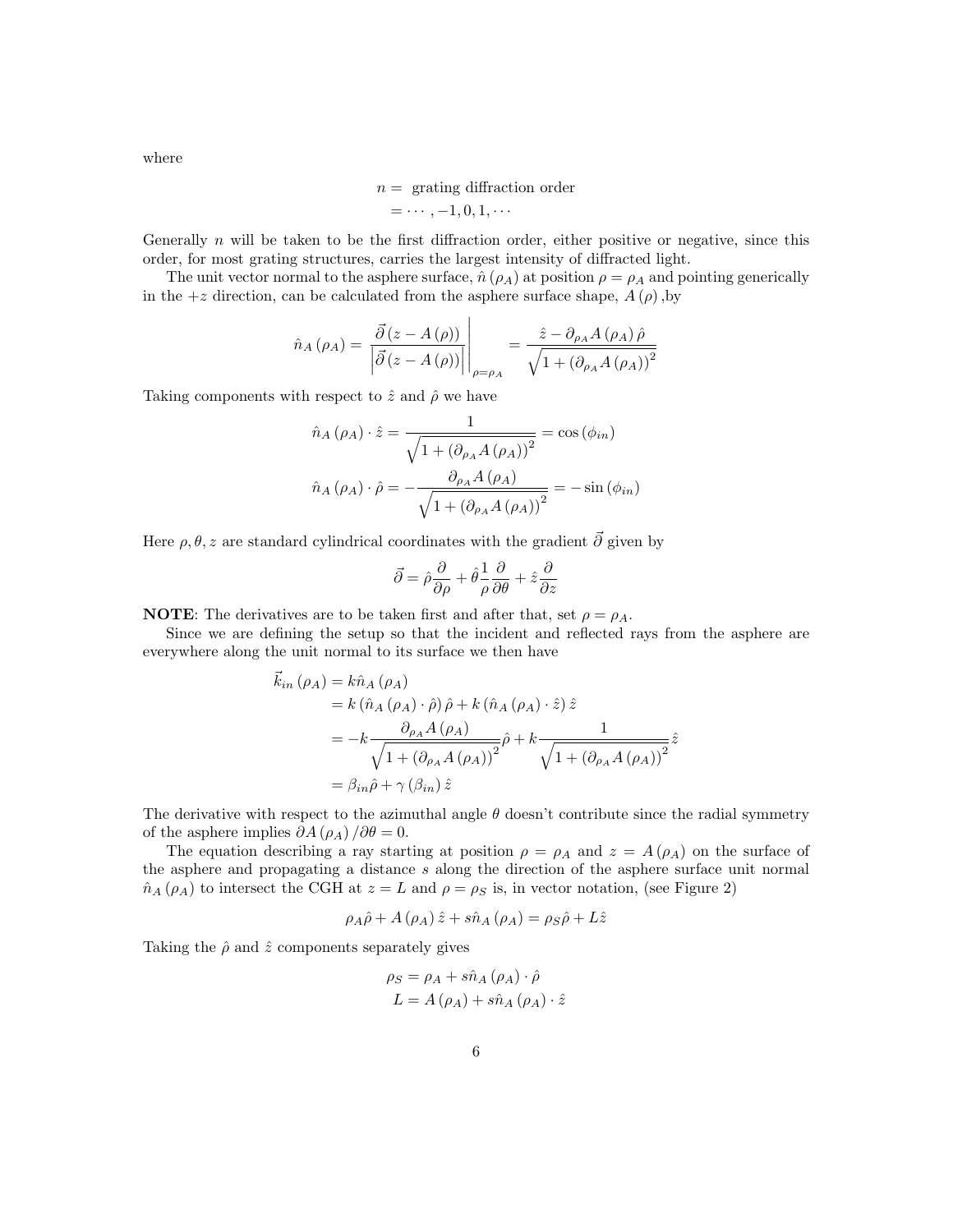Solving the second equation for s gives

$$
s = \frac{L - A(\rho_A)}{\hat{n}_A(\rho_A) \cdot \hat{z}} = (L - A(\rho_A)) \sqrt{1 + (\partial_{\rho_A} A(\rho_A))^2}
$$

Substituting this result into the first equation yields

$$
\rho_S(\rho_A) = \rho_A + s(\rho_A) \hat{n}_A(\rho_A) \cdot \hat{\rho}
$$
  
=  $\rho_A + (L - A(\rho_A)) \frac{\hat{n}_A(\rho_A) \cdot \hat{\rho}}{\hat{n}_A(\rho_A) \cdot \hat{z}}$   
=  $\rho_A + (L - A(\rho_A)) \frac{-\partial_{\rho_A} A(\rho_A) / \sqrt{1 + (\partial_{\rho_A} A(\rho_A))^2}}{1 / \sqrt{1 + (\partial_{\rho_A} A(\rho_A))^2}}$   
=  $\rho_A - (L - A(\rho_A)) \partial_{\rho_A} A(\rho_A)$ 

In the above we have explicitly indicated the dependence of  $\phi_{in}$  on  $\rho_A$  since, below, we will need the inverse of this equation, i.e.,  $\rho_A = \rho_A (\rho_S)$ , that is,  $\rho_A$  in terms of  $\rho_S$ . This inversion can sometimes be done analytically but usually requires a numerical solution.

Using the above relations we have that at position  $\rho_S$  on the CGH the period  $P = P(\rho_S)$  of the CGH grating pattern must be such that

$$
\beta_{out} = -k \frac{\rho_S}{\sqrt{R^2 + \rho_S^2}} = \beta_{in} + n \frac{2\pi}{P(\rho_S)} = -k \frac{\partial_{\rho_A} A(\rho_A)}{\sqrt{1 + (\partial_{\rho_A} A(\rho_A))^2}} + n \frac{2\pi}{P(\rho_S)}
$$

The grating diffraction order *n* has been kept unspecified for now.

Solving for  $P(\rho_S)$ , which constitutes the design of the CGH, and substituting the formal solution for  $\rho_A$  from above in terms of  $\rho_S$ , i.e.,  $\rho_A = \rho_A(\rho_S)$  we have, after substituting  $k = 2\pi/\lambda$ ,

$$
P(\rho_s) = \frac{n\lambda}{\frac{\partial_{\rho_A} A(\rho_A)}{\sqrt{1 + (\partial_{\rho_A} A(\rho_A))^2}} - \frac{\rho_S}{\sqrt{R^2 + \rho_S^2}}}
$$

As described above this result is the CGH design.

## 4 Avoiding the caustic

The caustic is the locus of points in 3D space where adjacent rays, propagating from the asphere surface along their respective local unit normals to the asphere surface, intersect. For an arbitrary asphere surface, i.e., not radially symmetric, for each point on the surface the distance to the caustic corresponds to the smaller of the two principal radii of curvature of the surface at that point. Since we are considering radially symmetric aspheres the principal axes of curvature on the asphere surface are along the tangential,  $\theta$  and radial,  $\rho$  directions. At position  $\rho$ , the local radius of curvature in the radial or  $\rho$  direction,  $R_{rad}(\rho)$  is given by

$$
R_{\rm rad}(\rho) = \frac{\left(1 + \left(\partial_{\rho} A\left(\rho\right)\right)^2\right)^{3/2}}{\partial_{\rho}^2 A\left(\rho\right)}
$$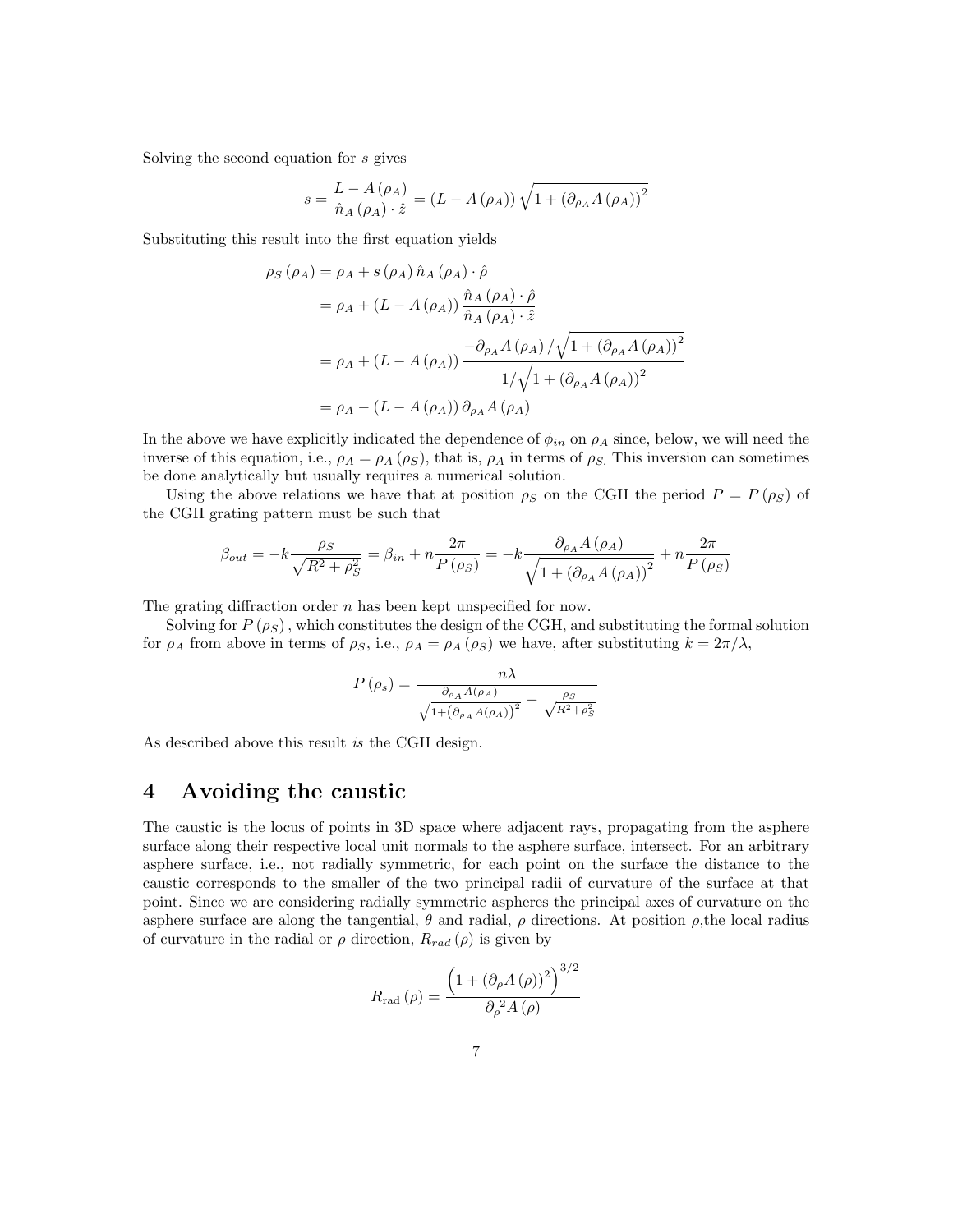It follows that the longitudinal or  $z$  position of the radial caustic corresponding to radial position  $\rho$  is given by

$$
z_{C, \text{rad}}(\rho) = A(\rho) + R_{\text{rad}}(\rho) \hat{n}_A(\rho) \cdot \hat{z}
$$

$$
= A(\rho) + R_{\text{rad}}(\rho) \frac{\vec{\partial}(z - A(\rho))}{|\vec{\partial}(z - A(\rho))|} \cdot \hat{z}
$$

$$
= A(\rho) + \frac{1 + (\partial_{\rho} A(\rho))^2}{\partial_{\rho}^2 A(\rho)}
$$

Opticians use the terminology "meridional caustic" rather than radial caustic. The corresponding radial or  $\rho$  position of the caustic corresponding to radial position  $\rho$  is given by

$$
\rho_{C, \text{rad}}(\rho) = \rho + R_{\text{rad}}(\rho) \hat{n}_A(\rho) \cdot \hat{\rho}
$$

$$
= \rho + R_{\text{rad}}(\rho) \frac{\vec{\partial}(z - A(\rho))}{|\vec{\partial}(z - A(\rho))|} \cdot \hat{\rho}
$$

$$
= \rho - \frac{\partial_{\rho} A(\rho) (1 + (\partial_{\rho} A(\rho))^2)}{\partial_{\rho}^2 A(\rho)}
$$

The local radius of curvature in the tangential direction is given by

$$
R_{\rm tan} (\rho) = \frac{\rho \left( 1 + \left( \partial_{\rho} A \left( \rho \right) \right)^2 \right)^{1/2}}{\partial_{\rho} A \left( \rho \right)}
$$

It follows that the longitudinal or  $z$  position of the radial caustic corresponding to radial position  $\rho$  is given by

$$
z_{C, \tan}(\rho) = A(\rho) + R_{\tan}(\rho) \hat{n}_A(\rho) \cdot \hat{z}
$$
  
=  $A(\rho) + R_{\tan}(\rho) \frac{\vec{\partial}(z - A(\rho))}{|\vec{\partial}(z - A(\rho))|} \cdot \hat{z}$   
=  $A(\rho) + \frac{\rho}{\partial_\rho A(\rho)}$ 

Opticians use the terminology "sagittal caustic" rather than tangential caustic. The corresponding radial or  $\rho$  position of the caustic corresponding to radial position  $\rho$  is given by

$$
\rho_{C,\tan}(\rho) = \rho + R_{\tan}(\rho) \hat{n}_A(\rho) \cdot \hat{\rho}
$$

$$
= \rho + R_{\tan}(\rho) \frac{\vec{\partial}(z - A(\rho))}{|\vec{\partial}(z - A(\rho))|} \cdot \hat{\rho}
$$

$$
= 0
$$

The tangential caustic always occurs on the the axis of the asphere  $A(\rho)$  but at different distances from its vertex as a function of  $\rho$ .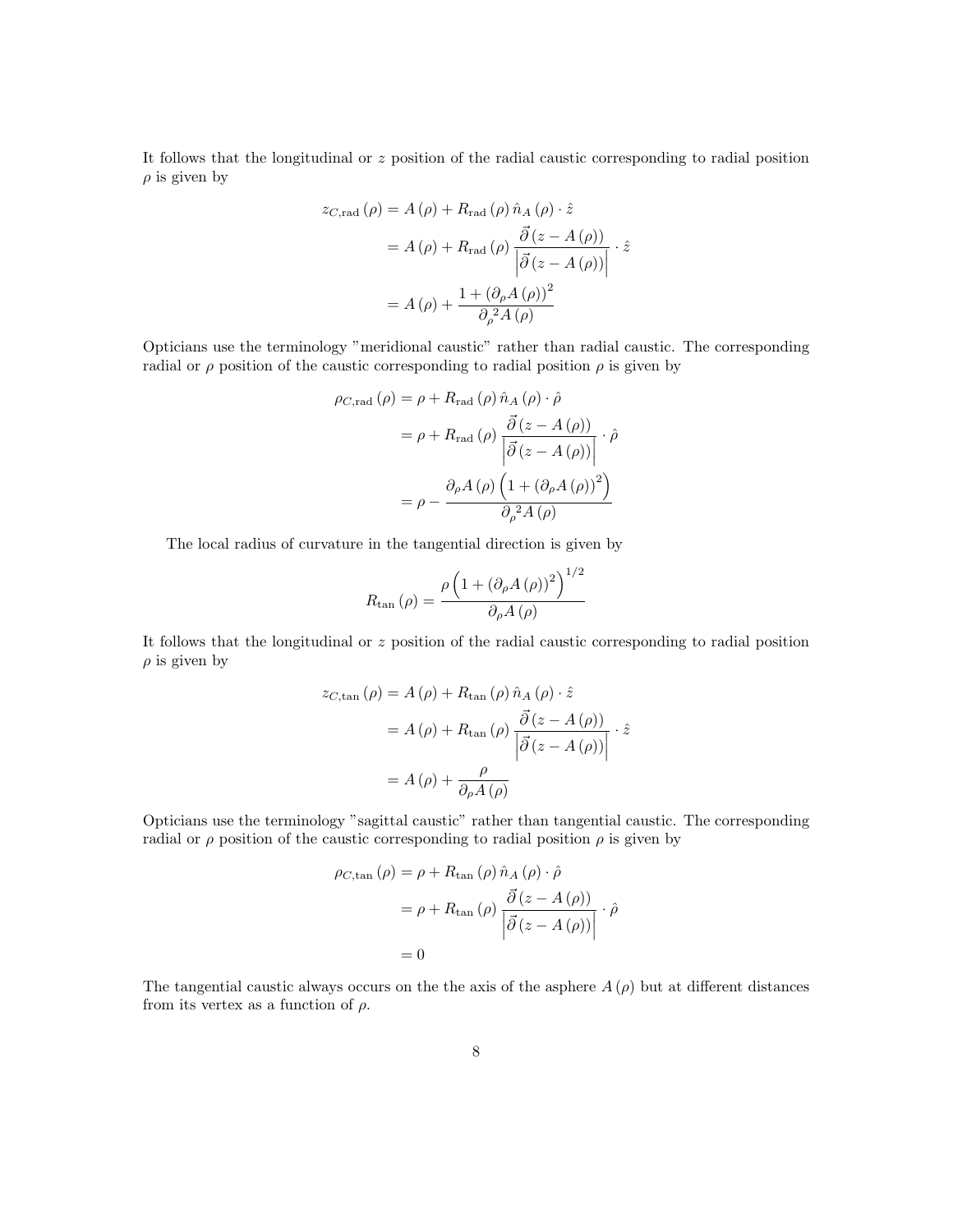Hence, to avoid having the CGH intersect the caustic we need  $L$  to be smaller than the minimum value of  $z_{C,\text{rad}}(\rho)$  and  $z_{C,\text{tan}}(\rho)$  for all values of  $\rho$  from the center,  $\rho = 0$ , to the edge of the asphere,  $\rho = \rho_{\text{edge}},$ 

 $L < \min_{\rho} (z_{C, \text{rad}, \rho})$  and  $z_{C, \text{tan}} (\rho)$ 

**NOTE:** Since the wavefront going toward the CGH from the focus at  $z = R + L$  as shown in Figures 1 and 2 ideally corresponds to a perfect spherical wave generated by the interferometer, it follows that we want the CGH to be as close as possible to the asphere to minimize the "nonspherical" contribution to the returning wavefront coming from the propagation between the CGH and the asphere and hence also minimize the fringe density. As discussed below for any (reasonable) asphere, perfectly aligned to a perfect CGH the fringe density generated by the asphere is zero. (This is of course the ideal case, but given measurement uncertainties along with errors caused by unwanted diffraction orders, etc., the ideal case can never be achieved.) But the fabrication starts with the best fit sphere and not the perfect asphere surface and so accurate metrology is required to determine how to figure and polish the best fit sphere to change or move its surface to become the desired asphere surface. The fringe density for the best fit sphere is definitely not zero and if it is too dense then the metrology needed to proceed with the figuring and polishing is compromised. The limitation to having the CGH as close to the asphere as possible, i.e., having  $L$  as small as possible, comes from the maximum fabricatable size of the CGH and the sag of the asphere. Clearly from Figures 1 and 2 the closer the CGH is to the asphere, the bigger it has to be at least for a convex asphere.

#### 5 Best Fit Spheres

There are (at least) two types of Best Fit Sphere (BFS).

The first is the opticians BFS. It is the spherical surface

$$
S_{BFS}(\rho) = z_{BFS} - \sqrt{R_{BFS}^2 - \rho^2}
$$

for which the difference between it and the asphere surface is always positive, i.e.,

 $S_{BFS}(\rho) - A(\rho) \geq 0$ : Opticians Best Fit Sphere

for all  $\rho$  from  $\rho = 0$  to the edge of the asphere  $\rho = \rho_{\text{edge}}$ . The reason opticians choose this definition is that they can only remove material during figuring and polishing. So they want to start with the closest spherical surface to the asphere suface which requires only material removal to make the asphere.

NOTE: Determining the opticians best fit sphere is not a straightforward task with a unique result for a particular asphere. It requires the use of a nominally iterative optimization algorithm with a "merit function", i.e., the function to be optimized, which depends in part on the skill of the optician along with the processes used for figuring and polishing. In the example given below where the asphere is purely parabolic, a best fit sphere with the same radius of curvature as the parabola at it's vertex satisfies the criteria  $S_{BFS}(\rho) - A(\rho) \geq 0$  for all relevant values of  $\rho$  but this solution has  $S_{BFS}(0) - A(0) = 0$  and so requires 0 removal of material at the vertex which could be impossible to achieve in reality. Hence the above condition should be replaced by something of the form  $S_{BFS}(\rho) - A(\rho) >$  "minimum value" where this "minimum value" depends on the skill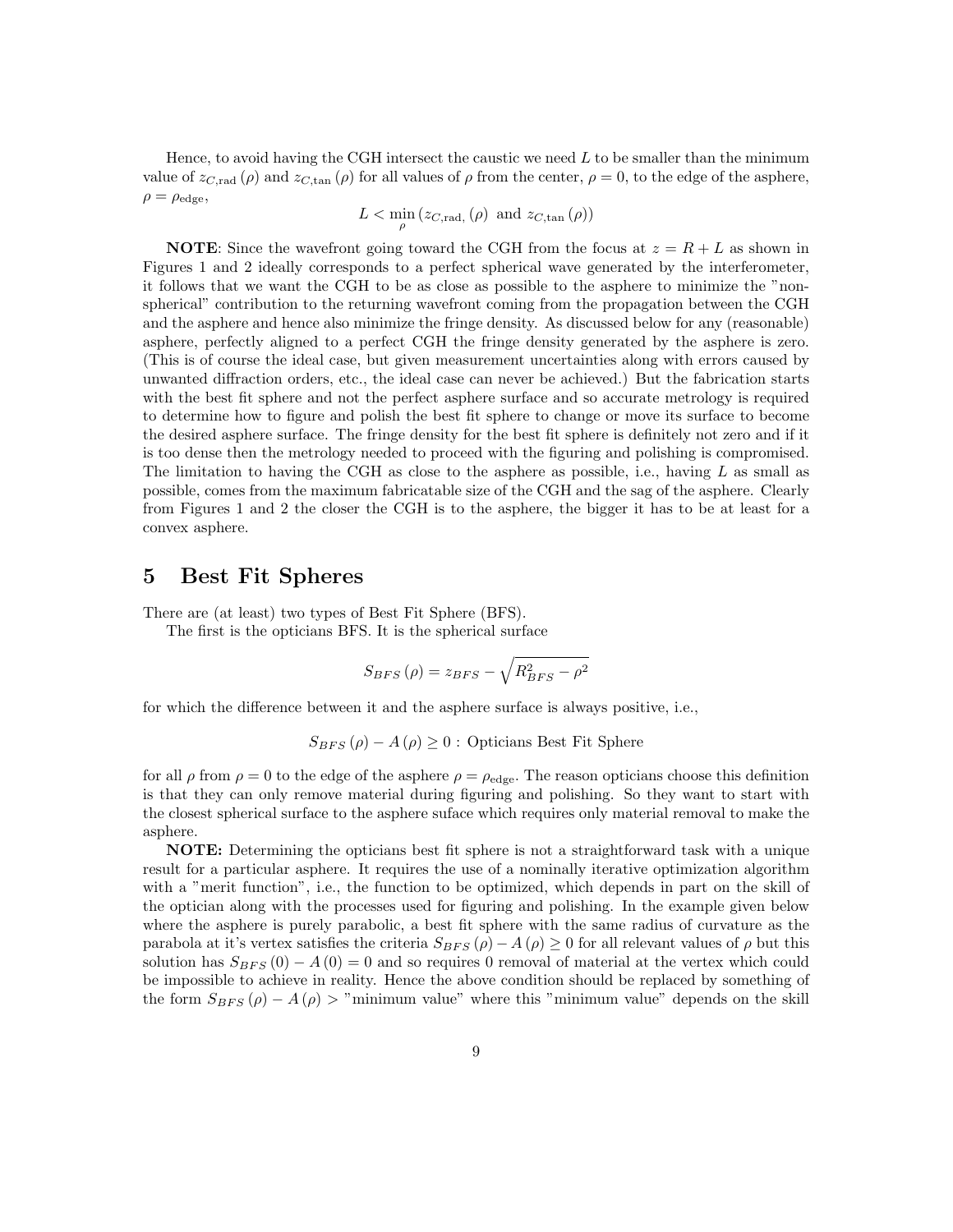and finesse of the optician and on the processes he/she is using to figure and polish the surface, along with the metrology being used to measure the surface shape during figuring and polishing.

The second so called "best fit sphere" is the Least Squares Fit (LSF) spherical surface

$$
S_{LSF}(\rho) = z_{LSF} - \sqrt{R_{LSF}^2 - \rho^2}
$$

which is defined by minimizing

$$
\int_0^{r_{\rm edge}} d\rho~\rho~\left(S_{LSF}\left(\rho\right)-A\left(\rho\right)\right)^2
$$
 : Least Squares "best fit sphere"

with respect to both  $z_{LSF}$  and  $R_{LSF}$ . The extra factor of  $\rho$  in the integrand above is because we want the best fit 2D surface and so the weighting in the integrand increases with  $\rho$ .

The opticians BFS is the one that is relevant to actually fabricating the asphere. The optician will first figure the blank to have the  $S_{BFS}(\rho)$  surface and then use the interferometer data to figure or polish in the asphere surface  $A(\rho)$ . Hence the relevant fringe density is the one obtained using the CGH designed for the surface  $A(\rho)$  but starting with the surface  $S_{BFS}(\rho)$ .

## 6 Asphere Departure and Fringes

The distance along a ray between the CGH and the asphere was derived above and given by s. Here we relabel s as  $s_{A-CGH}$  just to make it clear it is the distance from the asphere to the CGH. From above we have

$$
s \equiv s_{A-CGH} (\rho_A) = (L - A(\rho_A)) \sqrt{1 + (\partial_{\rho_A} A(\rho_A))^2}
$$

Write the asphere surface  $A(\rho_A)$  as the departure  $D(\rho_A)$  from the opticians best fit sphere, i.e.,

$$
A(\rho_A) = S_{BFS}(\rho_A) + D(\rho_A) = z_{BFS} - \sqrt{R_{BFS}^2 - \rho_A^2} + D(\rho_A)
$$

with

## $D(\rho_A) \geq 0$  for all  $\rho_A$  from 0 to  $\rho_{A,\text{edge}}$

where  $D(\rho_A)$  is the difference between the asphere surface and the opticians best fit sphere surface as measured in the z direction. It is not the departure as measured along either the local normal to the sphere or to the asphere.

We now have

$$
\partial_{\rho_A} A(\rho_A) = \partial_{\rho_A} S_{BFS} (\rho_A) + \partial_{\rho_A} D(\rho_A) \equiv S'_{BFS} (\rho_A) + D'(\rho_A)
$$

$$
S'_{BFS} (\rho_A) = \frac{\rho_A}{\sqrt{R_{BFS}^2 - \rho_A^2}}
$$

Thus

$$
s_{A-CGH}(\rho_A) = (L - S_{BFS}(\rho_A) - D(\rho_A)) \sqrt{1 + (S'_{BFS}(\rho_A) + D'(\rho_A))^2}
$$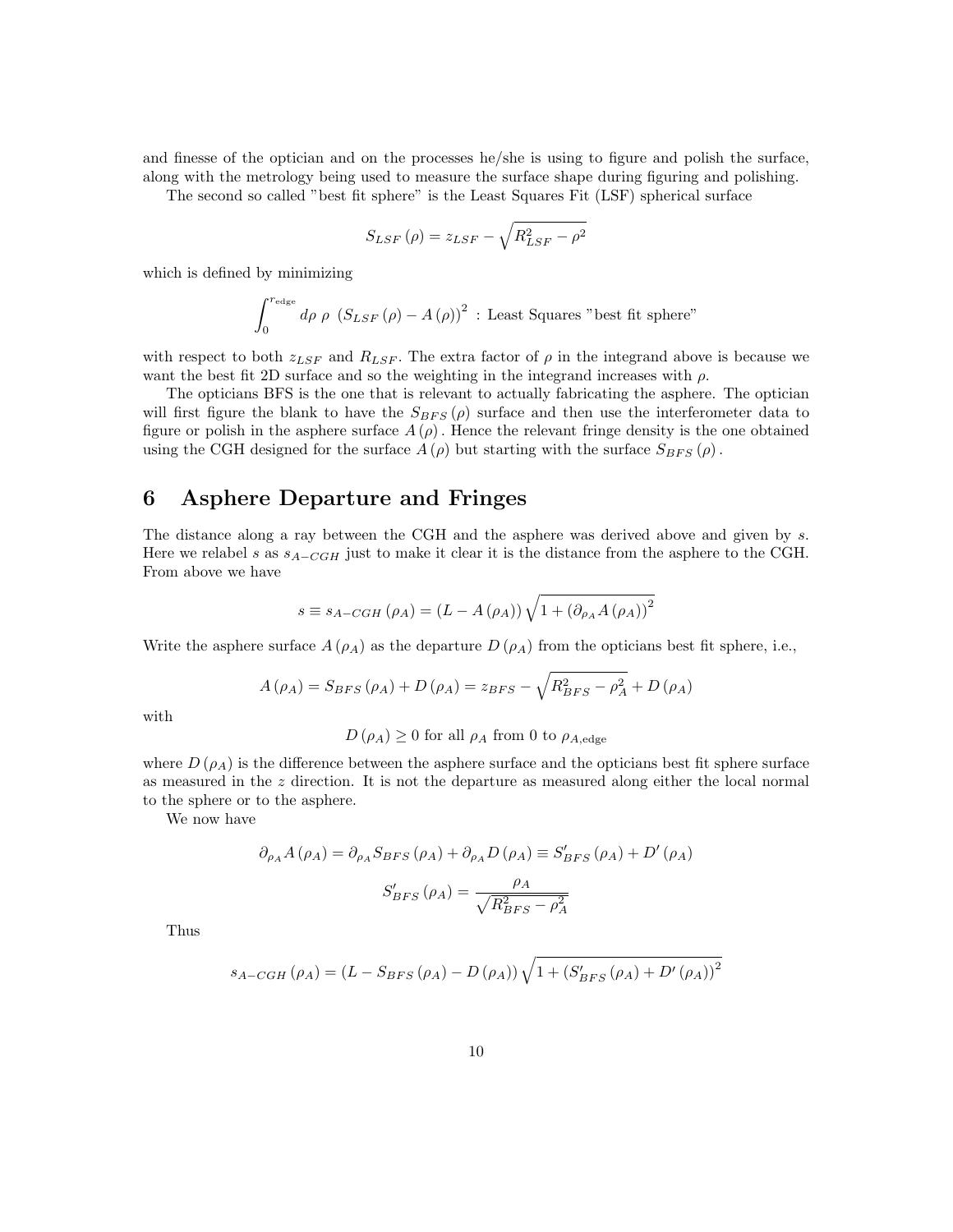and the total geometric path length along a ray that goes from the center of the spherical wave through the CGH and to the surface of the asphere, ignoring for now the thickness of the CGH itself

$$
s_{A-CGH}(\rho_A) + s_{CGH-R}(\rho_A)
$$
  
=  $(L - S_{BFS}(\rho_A) - D(\rho_A)) \sqrt{1 + (S'_{BFS}(\rho_A) + D'(\rho_A))^2}$   
+  $\sqrt{R^2 + (\rho_A - (L - S_{BFS}(\rho_A) - D(\rho_A)) (S'_{BFS}(\rho_A) + D'(\rho_A)))^2}$ 

This result depends both on  $D(\rho_A)$  and  $D'(\rho_A)$  indicating the importance of both the spherical departure itself,  $D(\rho_A)$ , and the slope of the departure,  $D'(\rho_A)$ .

#### 7 Accounting for the diffractive nature of the CGH

Unfortunately the geometric path length given above is not equivalent to the optical path length because we have not accounted for the way the CGH works. The CGH is a periodic structure with spatially (in the case discussed here, radially) varying periodicity. Non-zero diffraction orders can only be understood via diffraction, they cannot be described by standard geometric ray tracing. The diffraction orders occur due to constructive interference of the individual wavefronts or wavelets emanating from each period of a periodic structure. This constructive interference occurs where the OPD of the wavelets differs by integer multiples of the wavelength. This is illustrated in Figure 3 for the first diffraction order from a transmission grating.

Consider the case where the first order diffracted wave is reflected back onto itself by a plane reflecting surface as shown in Figure 4. The rediffracted wavefront exiting the periodic structure and traveling directly downward is planar with no phase dependence on horizontal position as indicated by the horizontal red line representing it's wavefront. So, even though the geometric optical path to the reflecting surface and back along the diffraction direction varies from point to point horizontally, the diffracted wavefront does not. Effectively, first order diffraction combined with constructive interference removes one  $\lambda$  from the geometric path for each period of the grating. In calculating the net roundtrip OPD for the the case of a CGH combined with an asphere we need to account for this fact to obtain the correct fringe density.

It follows from this that the total roundtrip OPD written in terms of  $A(\rho_A) = S_{BFS}(\rho_A) +$  $D(\rho_A)$  is given by

$$
OPD(\rho_A) = (s_{A-CGH}(\rho_A) + s_{CGH-R}(\rho_A) + C(\rho_S(\rho_A)))
$$
  
= 2 (L - A(\rho\_A)) \sqrt{1 + A'(\rho\_A)^2}  
+ 2\sqrt{R^2 + (\rho\_A - (L - A(\rho\_A)) A'(\rho\_A))^2}  
+ 2C(\rho\_S(\rho\_A))

where the factors of 2 account for the roundtrip.

Consider the configuration shown in Figure 5

As opposed to the cases shown in Figures 3 and 4 where the periodicity of the structure, i.e., the grating, is constant, for the case shown in Figure 5 the periodicity of the CGH structure varies with position  $\rho_S$ . For first order diffraction each period of the structure again removes one wavelength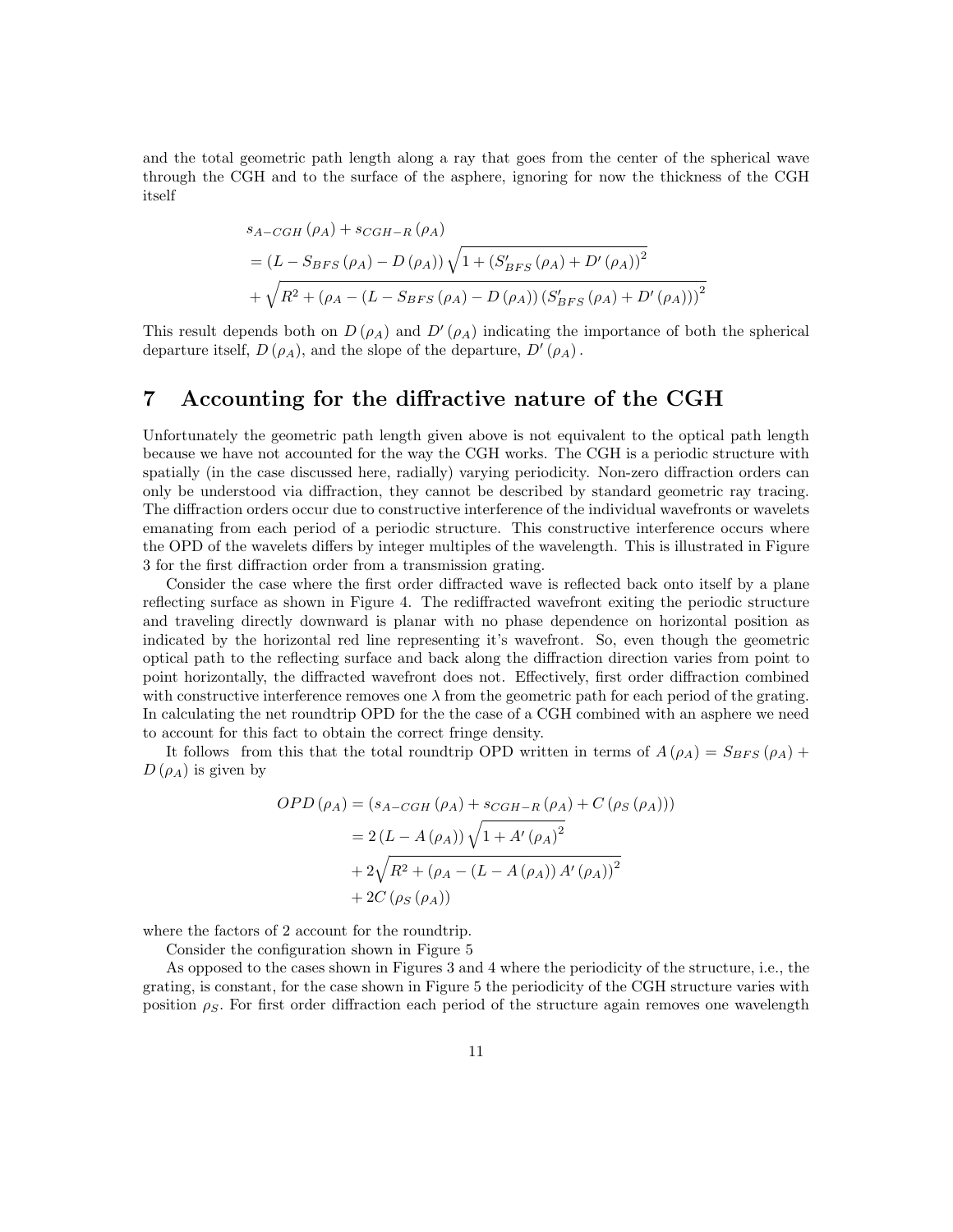

Figure 3: The figure shows the individual wavefronts or wavelets emanating from each aperture (shown as a "dot" of the grating structure with period  $P$ . These wavelets interfere constructively to create the first diffracted order as indicated by the tilted red line which corresponds to the wavefront of the first diffracted order. Simple geometry shows that the first order diffracted angle  $\theta$  satisfies  $\sin(\theta) = \lambda/P$ . The phases of the wavelets shown corresponds to having a normally incident plane wave coming from below.

from, or adds one wavelength to, the geometric path length depending on the specific diffraction configuration. This compensating path length coming from diffraction, which we label as  $C(\rho_S)$ , needs to be accounted for, and in the general case, for first order diffraction, it is given by

$$
C(\rho_S) \equiv \int_0^{\rho_S} d\rho \frac{\lambda}{P(\rho)} = \int_0^{\rho_S} d\rho \left( \frac{\partial_{\rho_A} A(\rho_A(\rho))}{\sqrt{1 + (\partial_{\rho_A} A(\rho_A(\rho)))^2}} - \frac{\rho}{\sqrt{R^2 + \rho^2}} \right)
$$

It follows directly from this result that by definition,  $C(0) = 0$ . Here  $\rho_S$  is the position that counts since the CGH contains the periodic structure and so we have used the function  $\rho_A(\rho_S)$  which gives the position on the asphere  $\rho_A$  as a function of position on the CGH  $\rho_S$ . Of course in the integrand  $\rho_S$  is replaced with the dummy integration variable  $\rho$ . For the case shown in Figure 5,  $\rho_A = \rho_S$ but this is obviously not the case for general aspheres as is clear from Figures 1 and 2. For the case shown in Figure 5, start at  $\rho_S = 0$  where, neglecting the thickness of the CGH itself, the path length from the focus to the asphere is  $R + L$ . Then, in order to calculate the correct optical or diffractive path length at position  $\rho_S > 0$  we need to account for the extra path length  $l(\rho_S)$  which from simple geometry is given by

$$
l\left(\rho_{S}\right) = \sqrt{R^2 + \rho_{S}^2} - R
$$

Since in this case  $A(\rho_A) = 0$ ,  $C(\rho_S)$  reduces to

$$
-\int_0^{\rho_S} d\rho \frac{\rho}{\sqrt{R^2 + \rho^2}} = -\left(\sqrt{R^2 + \rho_S^2} - R\right)
$$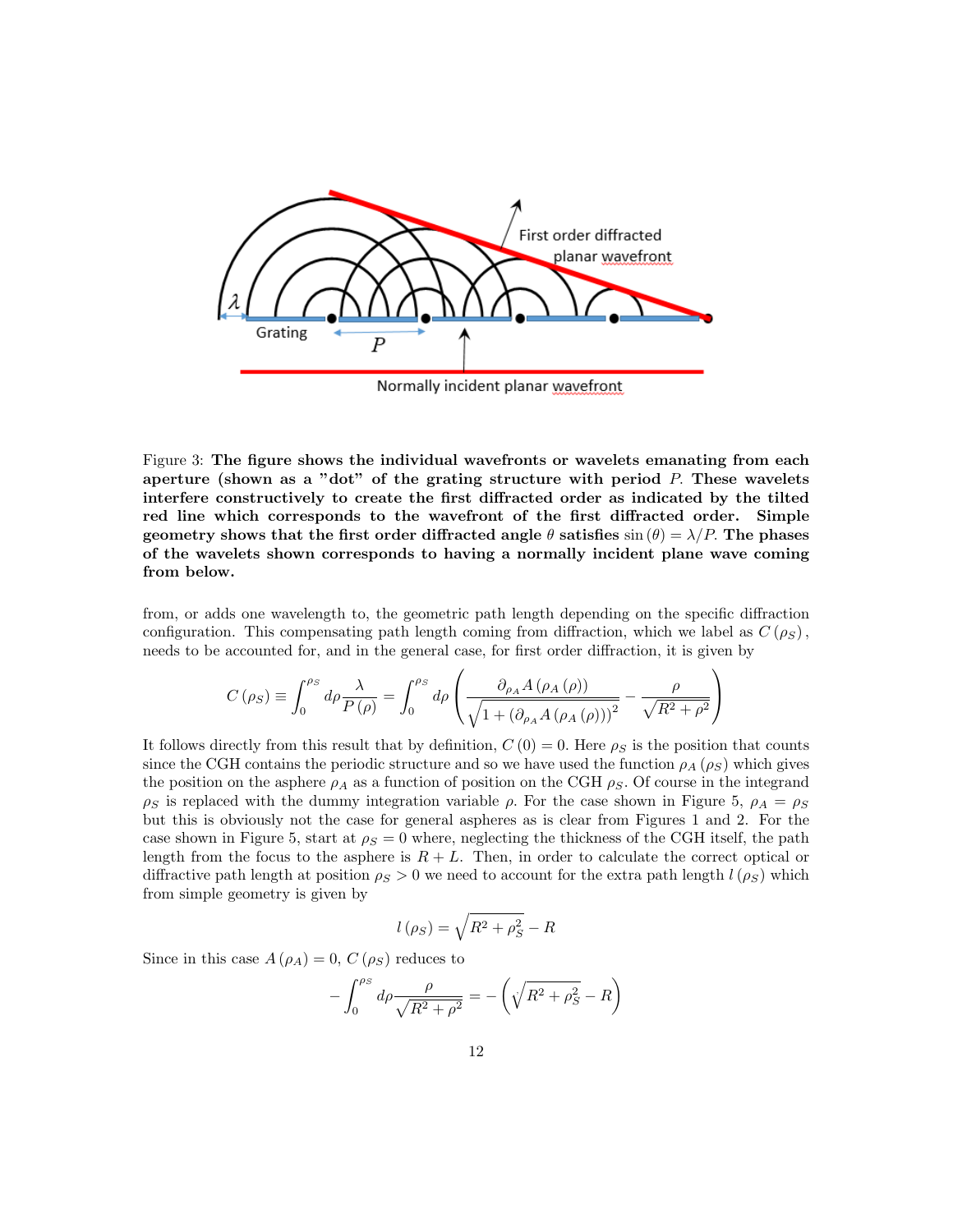

Figure 4: The first diffracted order when reflected back onto itself and re-diffracted through the periodic structure yields a perfectly planar or flat wavefront with no variation in the horizontal direction propagating directly downward even though the roundtrip optical path to the reflecting surface varies with horizontal position.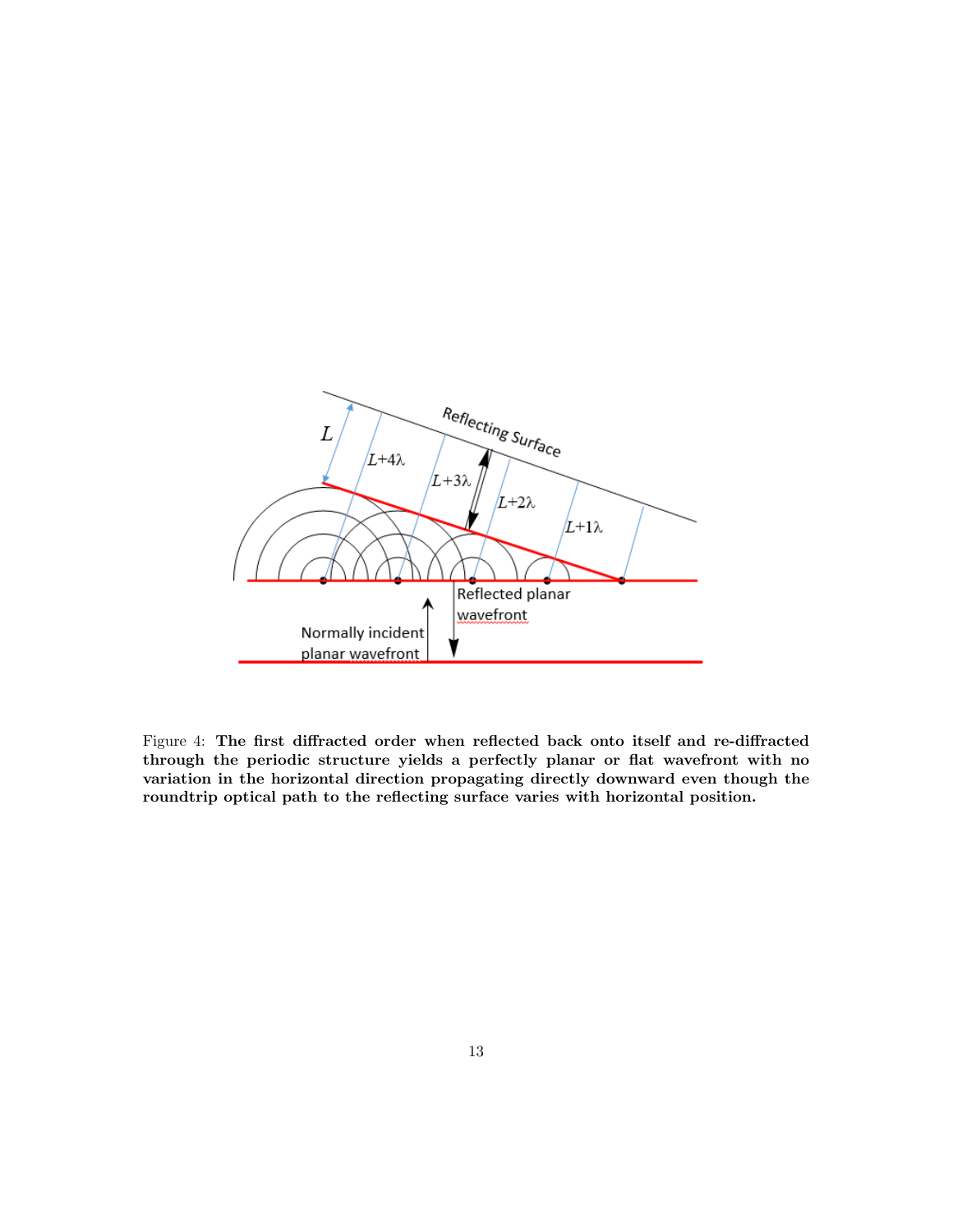

Figure 5: In the extreme case where the "asphere" is perfectly flat it is clear that diffraction from the CGH as discussed above must cancel out or compensate for the extra path length labeled  $l(\rho_S)$  in the figure. Exactly how this works is discussed in the text.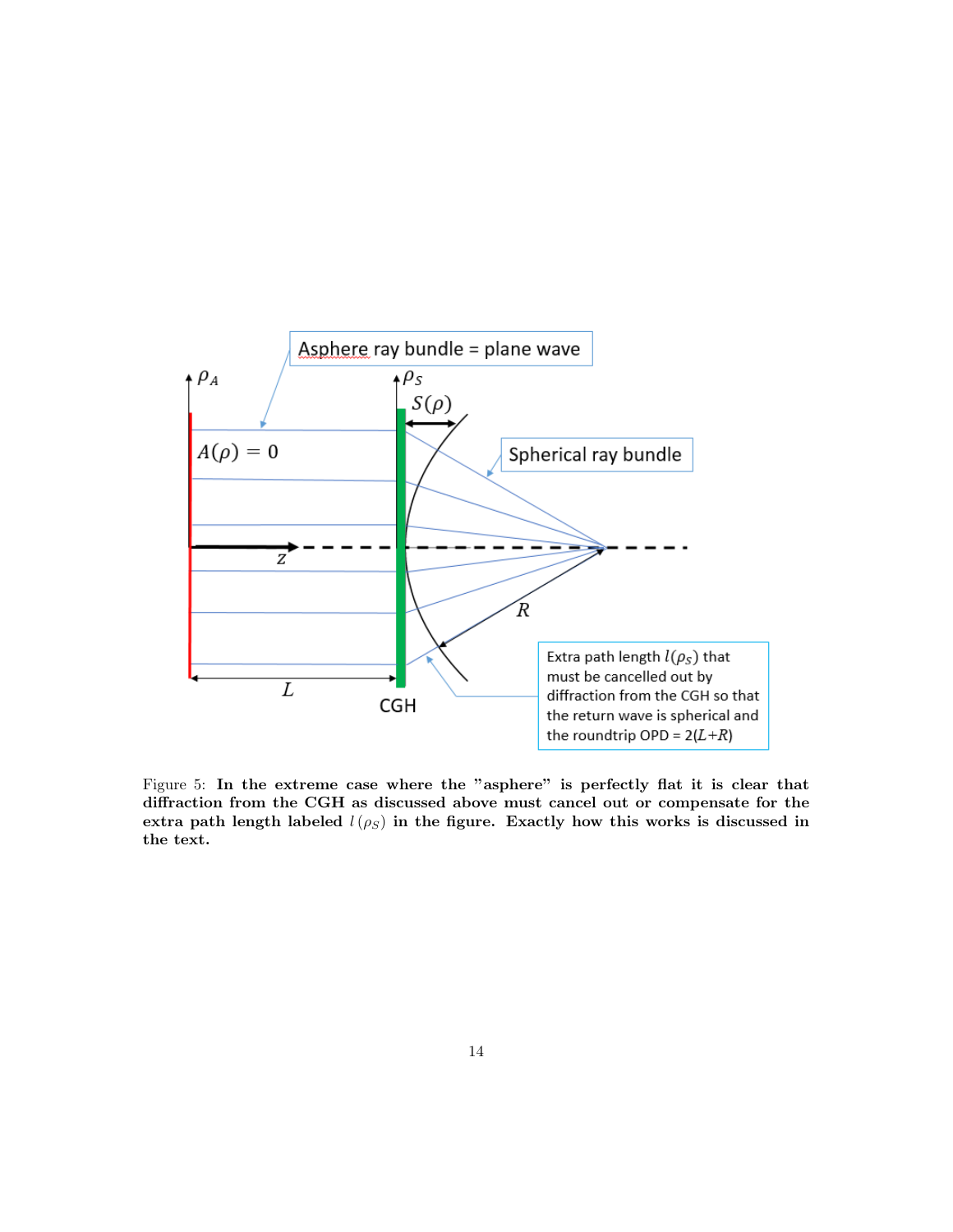which clearly cancels the contribution  $l(\rho_S)$  coming from the geometric path length and leaves the net round trip OPD as given by  $2(L + R)$ , which, again, neglects the CGH thickness.

#### 7.1 Proof that, in the ideal case, the return wavefront is perfectly spherical

Given the above analysis where the asphere is flat and the fact that a perfectly spherical bundle of rays should correspond to a perfectly spherical wavefront, since rays are defined as propagating in the direction perpendicular to the wavefront, we come to the conclusion that for a perfectly designed and fabricated CGH, perfeclty aligned to a given asphere, the interferometric fringe density will be zero for the asphere, assuming of course that it is perfect as well. (This is of course the ideal case, but given measurement uncertainties along with errors caused by unwanted diffraction orders, etc., the ideal case can never be achieved.) We now show explicitly that this is the case.

The second term in  $C(\rho_S(\rho_A))$  can be integrated directly, just as in the flat asphere case above, yielding

$$
C\left(\rho_S\left(\rho_A\right)\right) = \int_0^{\rho_S\left(\rho_A\right)} d\rho \left(\frac{\partial_{\rho_A} A\left(\rho_A\left(\rho\right)\right)}{\sqrt{1 + \left(\partial_{\rho_A} A\left(\rho_A\left(\rho\right)\right)\right)^2}}\right) - \left(\sqrt{R^2 + \rho_S^2} - R\right)
$$

Noting that from previous results

$$
\rho_A - (L - A(\rho_A)) A'(\rho_A) = \rho_S
$$

we see that the second term in  $OPD(\rho_S)$  coming from  $s_{CGH-R}$  exactly cancels the second term in  $C(\rho_S)$  above leaving just the constant R. Changing integration variables in the first term in  $C(\rho_S(\rho_A))$  from  $\rho$  to  $\rho_A$  using the relation given above

$$
\rho = (\rho_A - (L - A(\rho_A)) A'(\rho_A)) \nd\rho = (1 + A'(\rho_A) - (L - A(\rho_A)) A''(\rho_A))
$$

where  $A''(\rho_A) = \partial^2_{\rho_A} A(\rho_A)$  we get,

$$
\int_{0}^{\rho_{S}(\rho_{A})} d\rho \left( \frac{\partial_{\rho_{A}} A(\rho_{A}(\rho))}{\sqrt{1 + (\partial_{\rho_{A}} A(\rho_{A}(\rho)))^{2}}} \right)
$$
  
= 
$$
\int_{0}^{\rho_{A}} d\rho_{A} \left( 1 + A'(\rho_{A})^{2} - (L - A(\rho_{A})) A''(\rho_{A}) \right) \frac{A'(\rho_{A})}{\sqrt{1 + A'(\rho_{A})^{2}}}
$$
  
= 
$$
\int_{0}^{\rho_{A}} d\rho_{A} \partial_{\rho_{A}} \left( (A(\rho_{A}) - L) \sqrt{1 + A'(\rho_{A})^{2}} \right)
$$
  
= 
$$
(A(\rho_{A}) - L) \sqrt{1 + A'(\rho_{A})^{2}} + L
$$

The first term  $(A(\rho_A) - L)\sqrt{1 + A'(\rho_A)^2}$  exactly cancels the contribution coming from  $s_{A-CGH}$ leaving just the constant  $L$ . Hence we have that, in the ideal case,

$$
OPD(\rho_A) = 2(R + L) = \text{ constant}
$$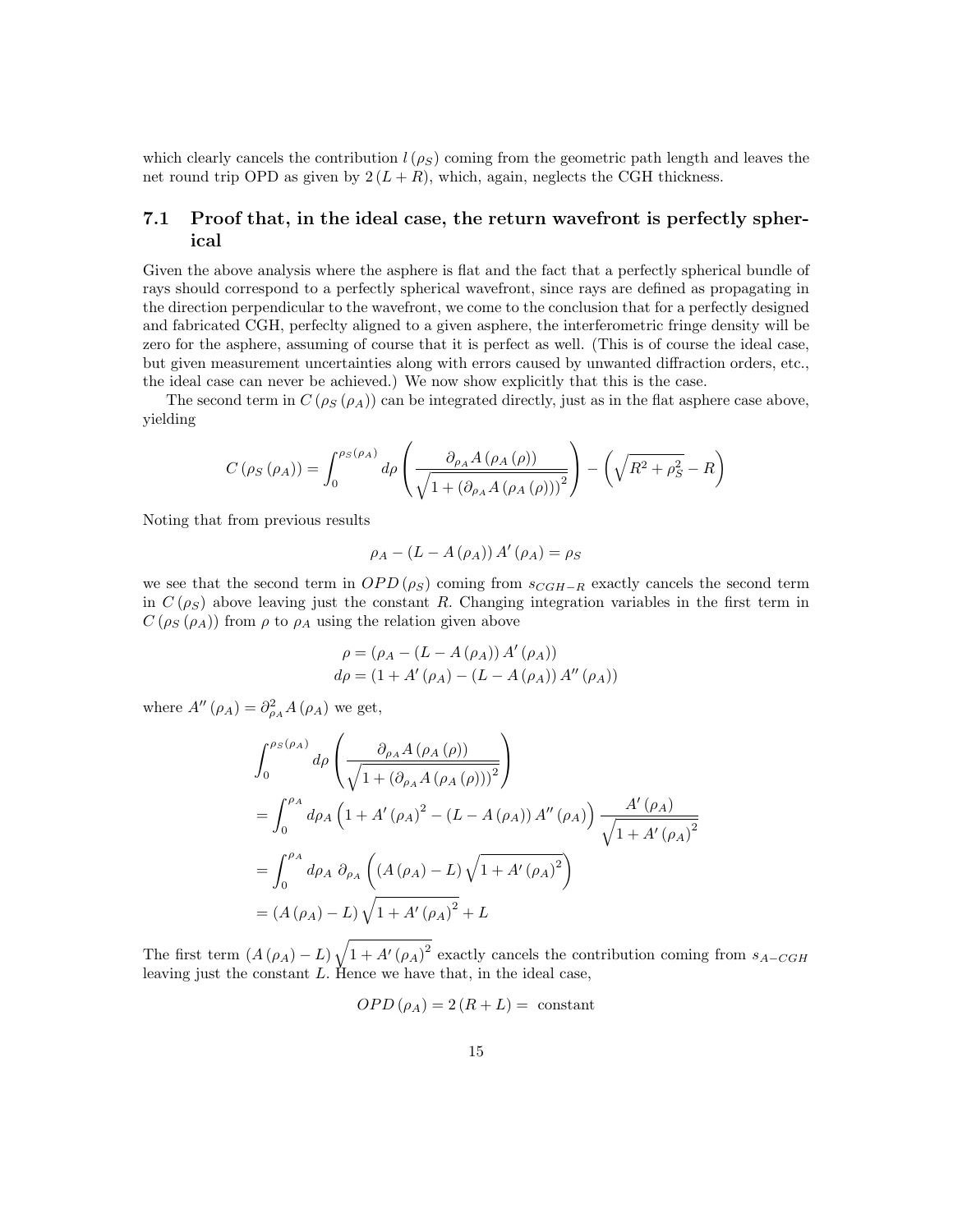and the return wavefront going back into the interferometer is, ideally, perfectly spherical.

Finally, as discussed above, the fabrication process starts with the opticians best fit sphere and the fringe density for this sphere is defnitely not zero. If its fringe density is too high then it is difficult to get stable reliable interferometric metrology and hence difficult to determine how and where to figure and polish the spherical surface to reshape it toward the desired asphere surface. Also, since the outgoing rays from the CGH do not intersect the best fit sphere at locally normal incidence the return rays do not follow exactly the same return path which counts a re-trace error and further complicates the analysis. Obviously in the case of fringe densities that are beyond the resolution of the interferometer, other metrology techniques, such as profilometry, can be used until the surface has been rehaped to be close enough to the asphere to yield resolvable fringes. A reminder, as discussed above, we can minimize the fringe density for the best fit sphere by placing the CGH as close as possible to the asphere.

## 8 An Example

Let

$$
A\left(\rho_{A}\right)=\frac{1}{2R_{A}}\rho_{A}^{2}
$$

We will take the Best Fit Sphere (BFS), in the opticians sense, to be

$$
S_{BFS}\left(\rho_{A}\right)=R_{A}-\sqrt{R_{A}^{2}-\rho_{A}^{2}}
$$

where

$$
R_{BFS} = R_A
$$
  
and  

$$
z_{BFS} = 0
$$

for this case.

As shown in Figure 6

$$
S_{BFS}(\rho_A) \ge A(\rho_A) \text{ for } 0 \le \rho_A \le R_A
$$

From results in the previous section we have

$$
\rho_S(\rho_A) = \rho_A - (L - A(\rho_A)) \partial_{\rho_A} A(\rho_A)
$$

$$
= \rho_A - \left(L - \frac{\rho_A^2}{2R_A}\right) \frac{\rho_A}{R_A}
$$

For the period of the CGH we need  $\rho_A$  as a function of  $\rho_S$ . Even for this simple case the solution is rather complex

$$
\rho_{A}\left(\rho_{S}\right) = \frac{R_{A}^{3}\left(-\left(\frac{\sqrt{3}R_{A}^{4}\sqrt{\frac{-8L^{3}+24L^{2}R_{A}-24LR_{A}^{2}+8R_{A}^{3}+27R_{A}\rho_{S}^{2}}{R_{A}^{3}}}-9\rho_{S}}{R_{A}^{4}}\right)^{2/3}\right)-2\times3^{1/3}\left(L-R_{A}\right)}{3^{2/3}R_{A}\left(\frac{\sqrt{3}R_{A}^{4}\sqrt{\frac{-8L^{3}+24L^{2}R_{A}-24LR_{A}^{2}+8R_{A}^{3}+27R_{A}\rho_{S}^{2}}{R_{A}^{3}}}-9\rho_{S}}{R_{A}^{4}}\right)^{1/3}}
$$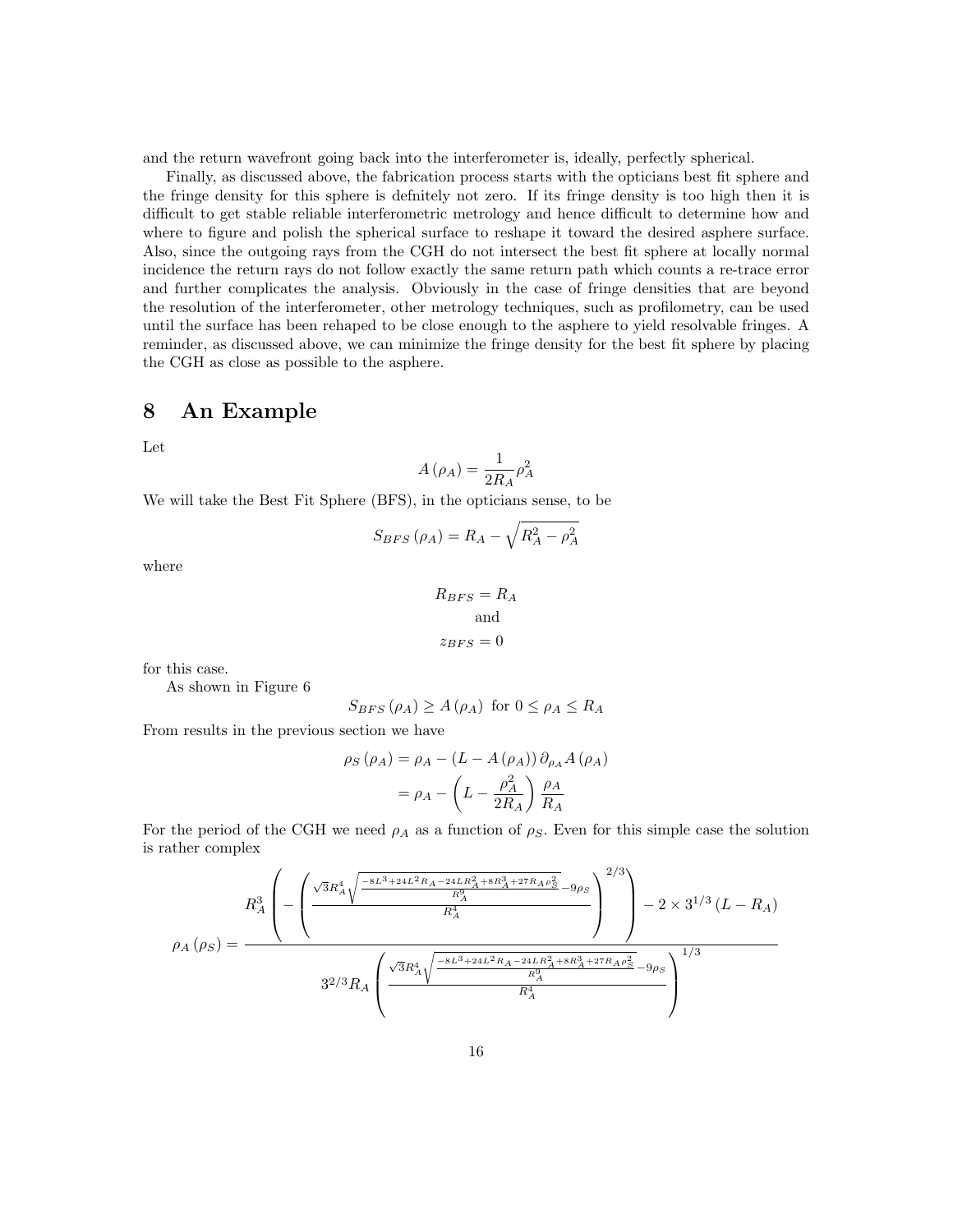

Figure 6: Plot of the BFS surface and the asphere surface for the specific values  $R_A = 100$ mm and  $\rho_{S,\text{max}} = 50$  mm. The maximum difference of 0.9 mm occurs at the edge,  $\rho_{S,\text{max}}$ .

To get a better idea of dependence of  $\rho_A$  on  $\rho_S$  expand the above result in powers of  $\rho_S$  which yields

$$
\rho_A(\rho_S) = \frac{R_A}{R_A - L} \rho_S - \frac{R_A^2}{2(R_A - L)^4} \rho_S^3 + \frac{3R_A^3}{4(R_A - L)^7} \rho_S^5 + O\left(\rho_S^7\right)
$$

For the case considered below with  $R_A = 100$  mm and  $L = 15$  mm and the maximum radius  $\rho_S =$  $\rho_{S,\text{max}} = 50$  mm the first three terms in the series shown above have the values

$$
\rho_A \left( \rho_{S,\text{max}} = 50 \text{ mm} \right) = 58.82 - 11.97 + 7.31 + O \left( \rho_S^7 \right)
$$

and so unfortunately for this particular case it takes many terms from the series expansion to get a good numerical approximation.

The period, for  $n = \pm 1$ , is thus given by

$$
P(\rho_s) = \frac{\lambda}{\frac{\rho_A(\rho_S)/R_A}{\sqrt{1+(\rho_A(\rho_S)/R_A)^2}} - \frac{\rho_S}{\sqrt{R^2+\rho_S^2}}}
$$

$$
= \frac{\lambda}{\frac{\rho_A(\rho_S)}{\sqrt{R_A^2 + \rho_A(\rho_S)^2}} - \frac{\rho_S}{\sqrt{R^2+\rho_S^2}}}
$$

where the overall sign is to be ignored since the period is by definition always positive.

For the specific numerical example of an element  $R_A = 100$ mm and maximum radius  $\rho_S =$  $\rho_{S,\text{max}} = 50$  mm the, the maximum difference between the two surfaces, 0.9 mm, occurs at the edge of the element  $\rho_S = \rho_{S,\text{max}}$ . A plot of the two surfaces is shown in Figure 6. Note that the difference between the heights of the BFS and asphere at the edge  $\rho_S = \rho_{BFS} = 50$  mm for these example values is on the order of 0.9 mm which is very large in terms of the fringes it will produce with standard 633 nm interferometry.

The corresponding period, calculated directly from the above formula, as a function of  $\rho_S$  is shown in Figure 7.

It should be noted that strictly speaking  $P(\rho_S = 0, R_A, L) = \infty$  but as shown in the graph the period drops rapidly for  $\rho_S > 0$ .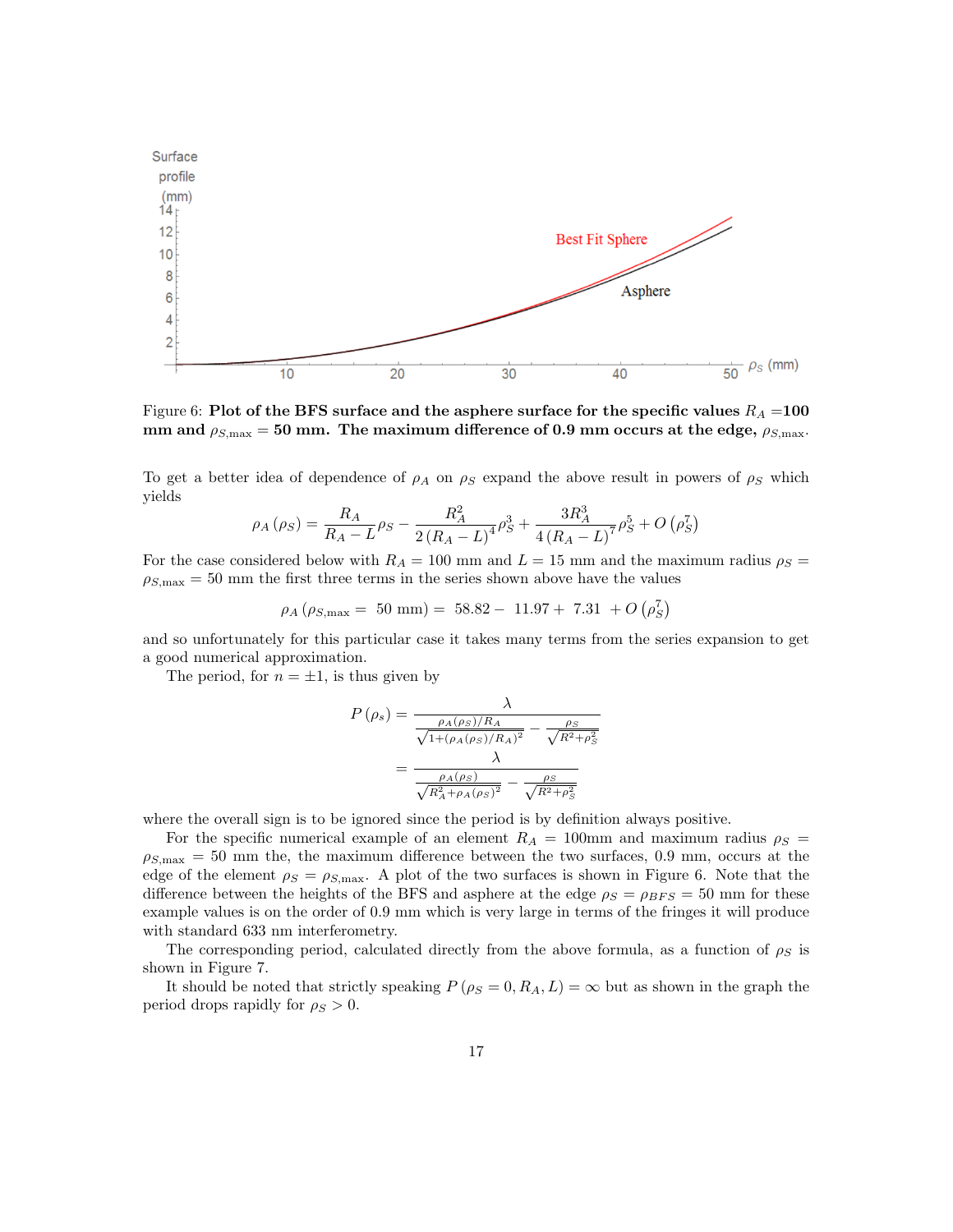

Figure 7: The period of the CGH in microns as a function of radial position for  $R_A =$ 100 mm,  $\rho_{S,\text{max}} = 50$  mm and  $L = 15$  mm. This is calculated directly from the formula given in the text. NOTE: This result constitutes the design of the CGH.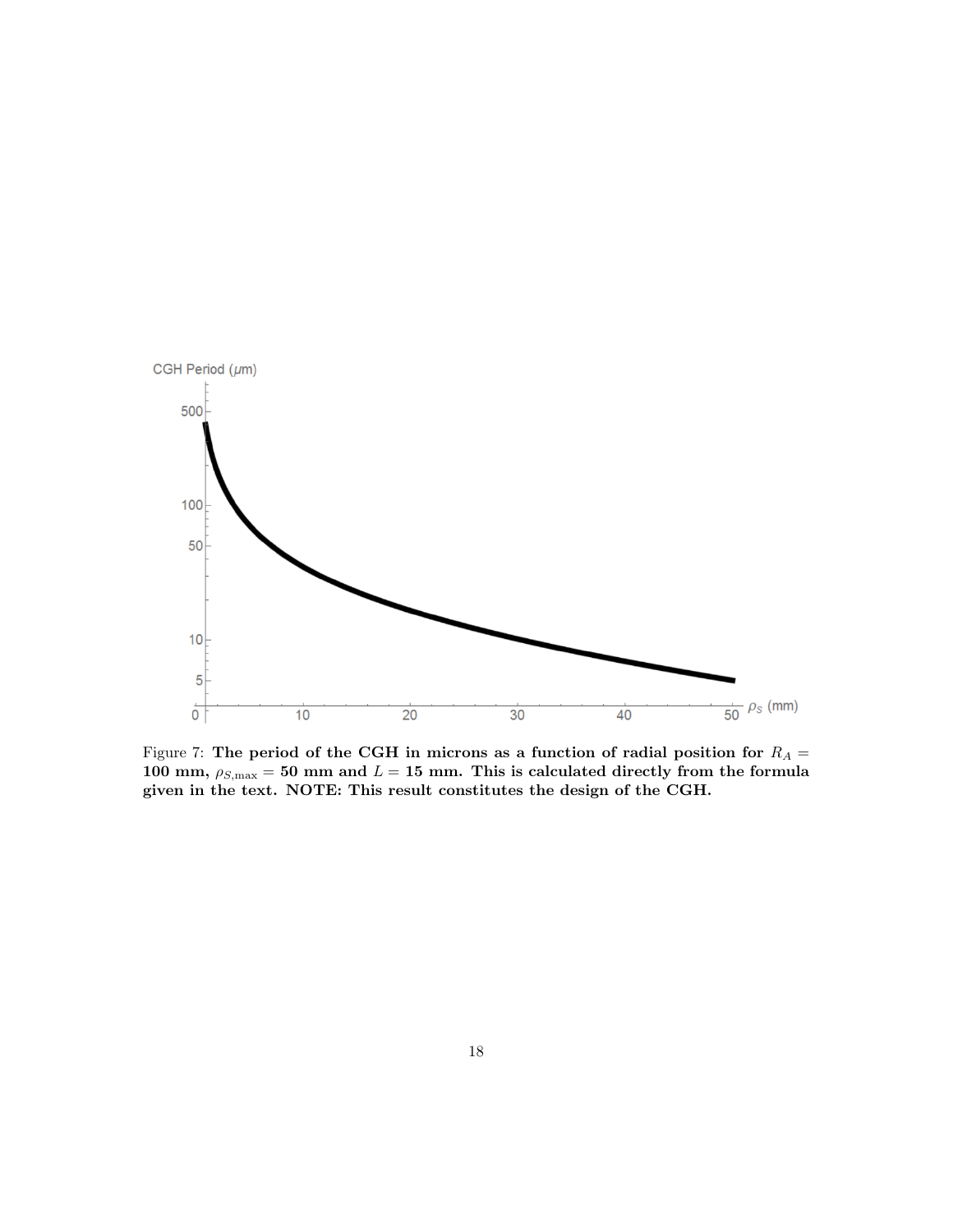The CGH is designed so that all the rays leaving the focus point of the spherical wavefront from the interferometer at,  $\rho = 0$  and  $z = L + R$  will reflect directly back on themselves at the surface of the apshere and hence will retrace their path back the focus point. For the BFS, the rays do not reflect back on themselves because they do not intersect the BFS along its local normal. This so called "retrace" error will be small only if the difference between the BFS and the apshere is small. We could do an exact ray trace to find the wavefront returning from the BFS and entering the interferometer, instead we will estimate this wavefront by calculating the distance between the BFS and the apshere along the radial direction corresponding to the radius  $R_A$ .It is the fringe density corresponding to this wavefront that is important for the optician at the start of figuring and polishing and has to be interpreted correctly since he/she is using it to determine how to figure and polish the sphere into the asphere. As mentioned above, if this starting fringe density is beyond the resolution of the interferometer then other metrology techniques, such as profilometry, can be used to start the process.

The normal to the BFS surface at position  $\rho = \rho_{BFS}$  on the BFS surface, with positive component in the  $z$  direction, is given by

$$
\hat{n} \left( \rho_{BFS} \right) = \frac{\sqrt{R_A^2 - \rho_{BFS}^2}}{R_A} \hat{z} - \frac{\rho_{BFS}}{R_A} \hat{\rho}
$$

Again using vector notation the distance  $l$  between the asphere and the BFS along the normal to the BFS can be found by solving

$$
S_{BFS} (\rho_{BFS}) \hat{z} + \rho_{BFS} \hat{\rho} - l \hat{n} (\rho_{BFS}) = A (\rho_A) \hat{z} + \rho_A \hat{\rho}
$$

Equating the  $\hat{z}$  and  $\hat{\rho}$  components separately gives

$$
A(\rho_A) = S_{BFS} (\rho_{BFS}) - l \frac{\sqrt{R_A^2 - \rho_{BFS}^2}}{R_A}
$$

$$
\rho_A = \rho_{BFS} + l \frac{\rho_{BFS}}{R_A}
$$

The second equation gives  $l$  as

$$
l = \frac{R_A}{\rho_{BFS}} (\rho_A - \rho_{BFS})
$$

Using this result to eliminate l from the first equation and then solving for  $\rho_A$  in terms of  $\rho_{BFS}$ yields

$$
\rho_A (\rho_{BFS}) = \frac{\sqrt{R_A^4 + \rho_{BFS}^2 R_A^2} - \sqrt{R_A^4 - \rho_{BFS}^2 R_A^2}}{\rho_{BFS}}
$$

And so we have for l in terms of  $\rho_{BFS}$ 

$$
l\left(\rho_{BFS}\right)=\frac{R_A}{\rho_{BFS}}\left(\frac{\sqrt{R_A^4+\rho_{BFS}^2R_A^2}-\sqrt{R_A^4-\rho_{BFS}^2R_A^2}}{\rho_{BFS}}-\rho_{BFS}\right)
$$

The approximate round trip OPD this gives when converted to the number of waves by dividing by  $\lambda$  is

$$
OPD_{BFS,approx} (\rho_{BFS}) = 2 \frac{l(\rho_{BFS})}{\lambda}
$$
  
=  $\frac{2}{\lambda} \frac{R_A}{\rho_{BFS}} \left( \frac{\sqrt{R_A^4 + \rho_{BFS}^2 R_A^2} - \sqrt{R_A^4 - \rho_{BFS}^2 R_A^2}}{\rho_{BFS}} - \rho_{BFS} \right)$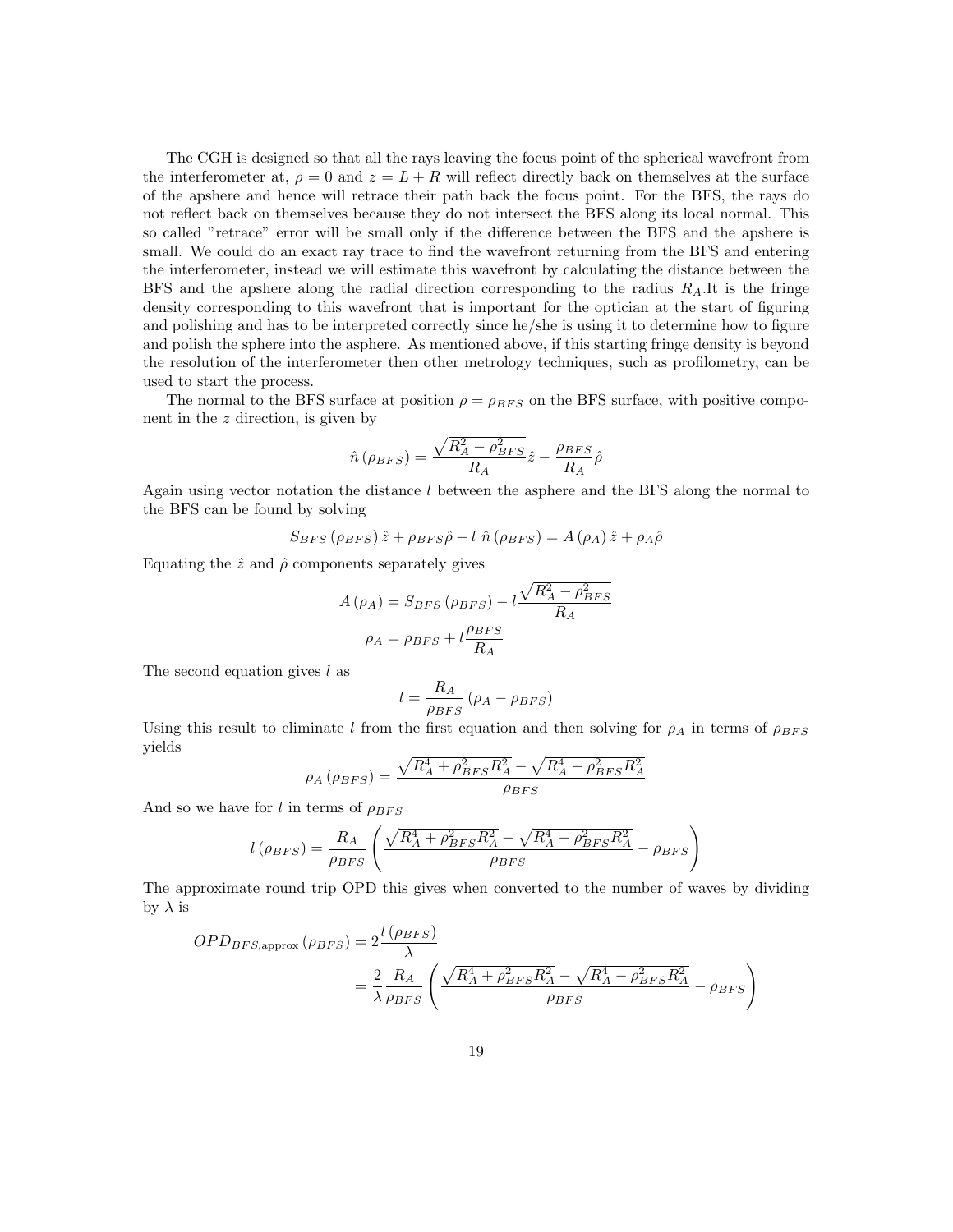The overall factor of 2 accounts for the round-trip. The roundtrip variation in the OPD going from the center of the BFS to the edge for 633 nm interferometry and the values of  $R_A$ , L and  $\rho_{S,\text{max}}$ given above is on the order of 2500 waves which corresponds to roughly 5000 fringes from center to edge which is beyond the resolution of any standard interferometer. Increasing  $R_A$  to 250 mm and decreasing  $\rho_{S,\text{max}}$  from 50 mm to 25 mm reduces the number of fringes to on the order of 20 from center to edge which is more reasonable.

# 9 Off-Axis case and accounting for CGH plate thickness

Following the same procedure as above but now accounting for the plate thickness and the interferometer focus point being off-axis as shown in Figure 8 we have

$$
A'(\rho_A) = \partial_{\rho_A} A(\rho_A)
$$
  
\n
$$
\vec{\beta}_{in} = -k \frac{A'(\rho_A)}{\sqrt{1 + (A'(\rho_A))^2}} \hat{\rho}(\theta)
$$
  
\n
$$
\vec{\rho}_A = \rho_A \hat{\rho}(\theta)
$$
  
\n
$$
\vec{\rho}_S = \rho_S \hat{\rho}(\theta)
$$
  
\n
$$
\rho_S = \rho_A - A'(\rho_A) (L - A(\rho_A)) - \frac{A'(\rho_A)}{n\sqrt{1 + (A'(\rho_A))^2}} T
$$
  
\n
$$
\vec{\beta}_{out} = k \frac{D\hat{\rho}(0) - \vec{\rho}_s}{|R\hat{z} + D\hat{\rho}(0) - \vec{\rho}_s|}
$$
  
\n
$$
= k \frac{D\hat{\rho}(0) - \rho_S \hat{\rho}(\theta)}{\sqrt{R^2 + (D\hat{\rho}(0) - \rho_S \hat{\rho}(\theta))^2}}
$$
  
\n
$$
= k \frac{D\hat{\rho}(0) - \rho_S \hat{\rho}(\theta)}{\sqrt{R^2 + D^2 + \rho_S^2 - 2D\rho_S \cos(\theta)}}
$$

In the off-axis case the grating equation now takes the more general form

$$
\vec{\beta}_{out} = \vec{\beta}_{in} + \frac{2\pi}{P}\hat{p}
$$

where  $\hat{p}$  is the unit vector  $(\hat{p} \cdot \hat{p} = 1)$  which everywhere points perpendicular to the local orientation of the "grating lines" of the CGH pattern.

Rewriting the grating equation as

$$
\frac{2\pi}{P}\hat{p} = \vec{\beta}_{out} - \vec{\beta}_{in}
$$

it follows that  $\hat{p}$  points in the same direction as  $\vec{\beta}_{out} - \vec{\beta}_{in}$  and so

$$
\hat{p} = \frac{\vec{\beta}_{out} - \vec{\beta}_{in}}{\left| \vec{\beta}_{out} - \vec{\beta}_{in} \right|}
$$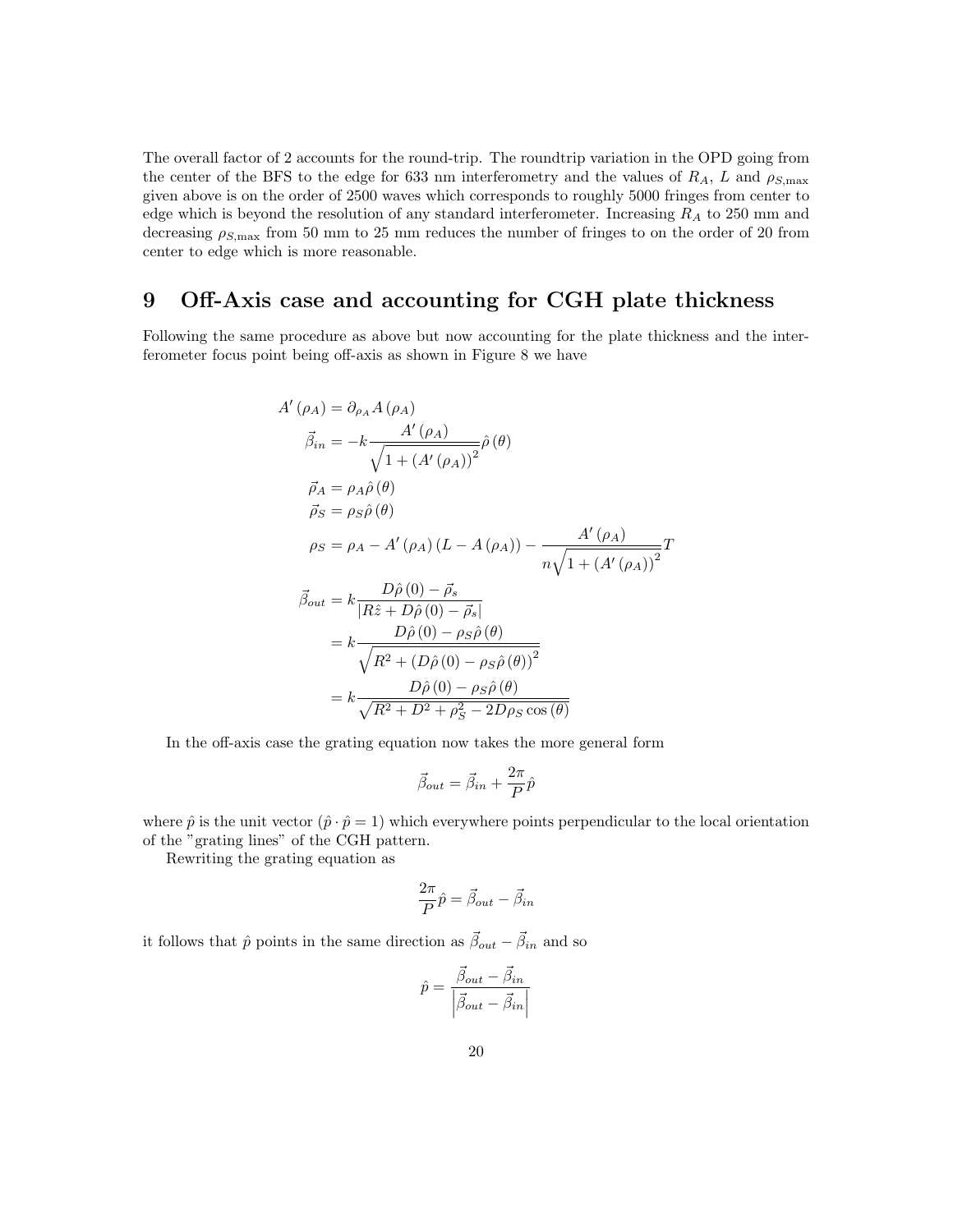

Figure 8:

where  $\left|\vec{\beta}_{out}-\vec{\beta}_{in}\right| = \sqrt{\left(\vec{\beta}_{out}-\vec{\beta}_{in}\right)\cdot\left(\vec{\beta}_{out}-\vec{\beta}_{in}\right)} = \sqrt{\left(\vec{\beta}_{out}-\vec{\beta}_{in}\right)^2}$  Taking the scalar product of the grating equation with  $\hat{p}$  gives

$$
\frac{2\pi}{P}\hat{p}\cdot\hat{p} = \frac{2\pi}{P} = \frac{\left(\vec{\beta}_{out} - \vec{\beta}_{in}\right)^2}{\left|\vec{\beta}_{out} - \vec{\beta}_{in}\right|}
$$

Solving for  $P$  then gives

$$
P = \frac{2\pi}{\left|\vec{\beta}_{out} - \vec{\beta}_{in}\right|}
$$

Substituting the explicit formulae for  $\vec{\beta}_{out}$  and  $\vec{\beta}_{in}$  given above into the formlae for  $\hat{p}$  and P, and expressing  $\rho_A$  as a function of  $\rho_S$  then gives  $\hat{p}$  and P as function of position,  $\rho_S$  and  $\hat{\theta}$ , on the CGH.

# 10 References

1. J. C. Wyant and P. K. O'Neill, "Computer Generated Hologram; Null Lens Test of Aspheric Wavefronts", Applied Optics 13, 2762 (1974).